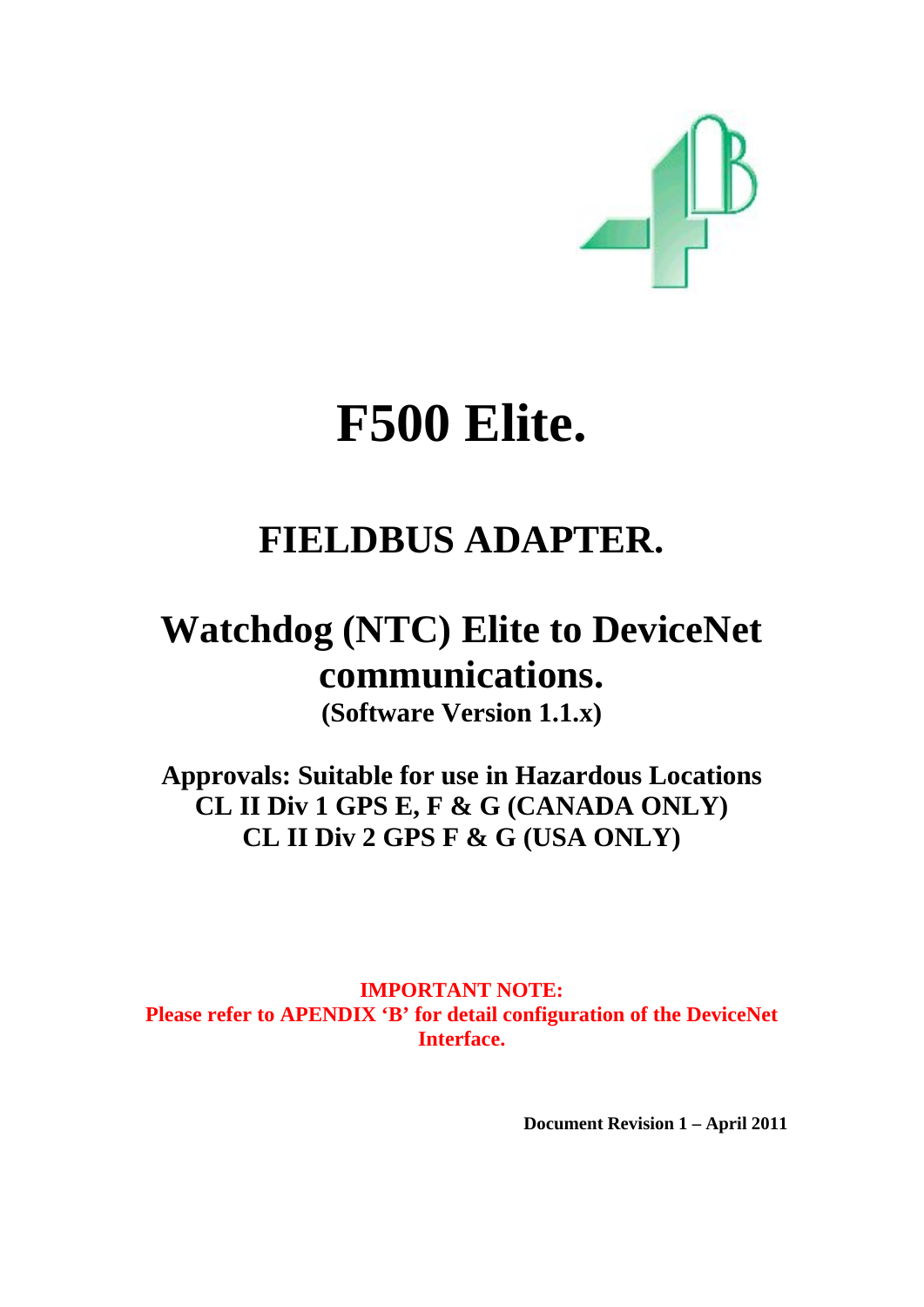# **CONTENTS**

#### **INTRODUCTION**

- **1 SPECIFICATIONS**
- **2 INSTALLATION INSTRUCTIONS**
- **3 ELECTRICAL WIRING**
- **4 OPERATING INSTRUCTIONS**

# **FAULT FINDING**

# **CONTACT INFORMATION**

## **DRAWINGS**

- A CONNECTING THE F500 ELITE TO AN AC SUPPLY
- B CONNECTING THE F500 ELITE TO A DC SUPPLY
- C F500 ELITE TO WATCHDOG ELITE CONNECTIONS
- D GENERAL CONNECTION DETAIL

#### APPENDIX 'A'

The address switch combination table.

APPENDIX 'B'

More details about DeviceNet.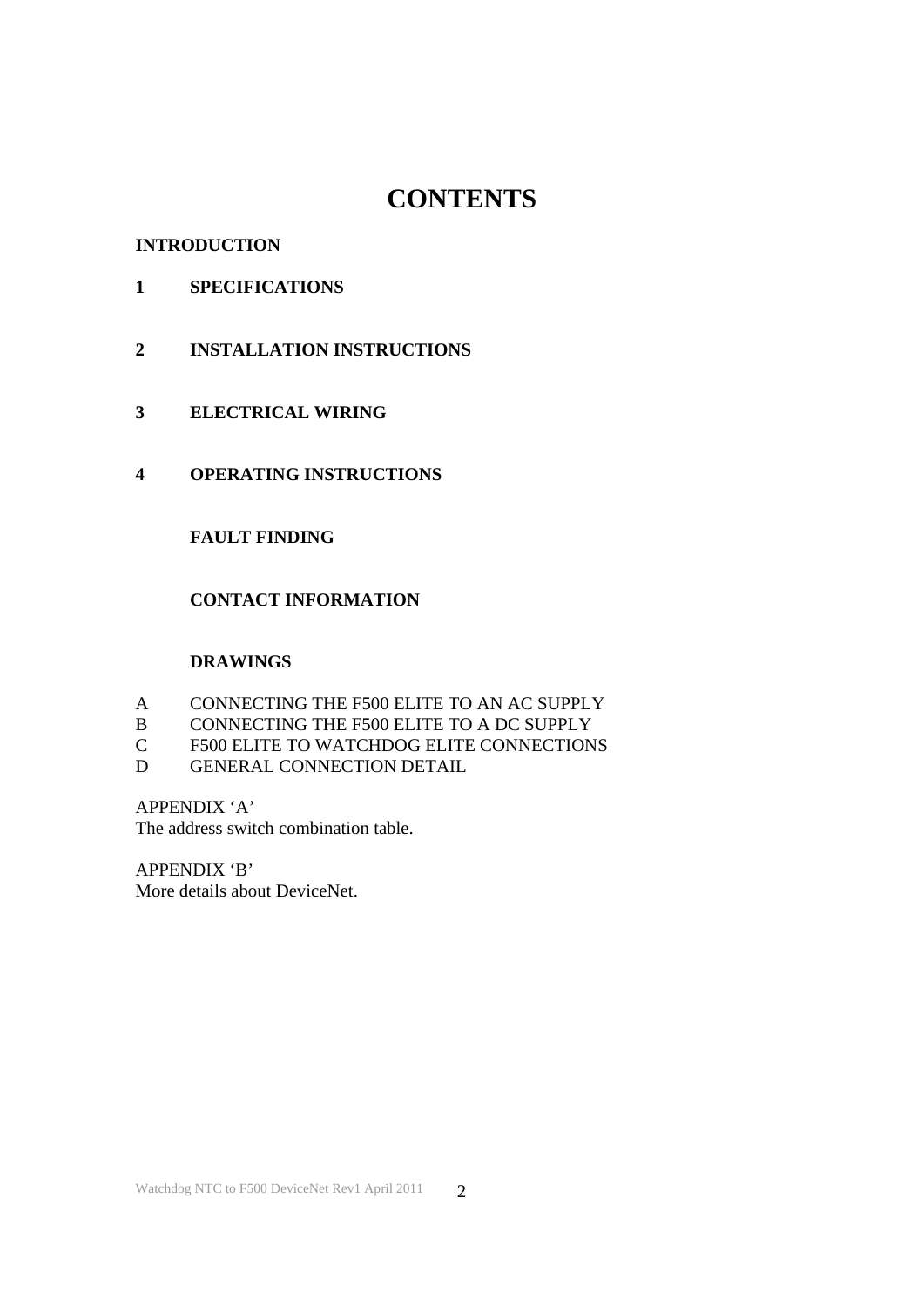

Dear 4B Customer:

Congratulations on your purchase. 4B appreciates your business and is pleased you have chosen our products to meet your needs.

Please read in its entirety and understand the literature accompanying the product before you place the product into service. Please read the safety precautions carefully before operating the product. With each product you purchase from 4B, there are some basic but important safety considerations you must follow to be sure your purchase is permitted to perform its design function and operate properly and safely, giving you many years of reliable service. Please read and understand the Customer Safety Responsibilities listed below. Failure to follow this safety directive and the Operation Manuals and other material furnished or referenced, may result in serious injury or death.

#### *SAFETY NOTICE TO OUR CUSTOMERS*

- A. In order to maximize efficiency and safety, selecting the right equipment for each operation is vital. The proper installation of the equipment, and regular maintenance and inspection is equally important in continuing the proper operation and safety of the product. The proper installation and maintenance of all our products is the responsibility of the user unless you have asked 4B to perform these tasks.
- B. All installation and wiring must be in accordance with Local and National Electrical Codes and other standards applicable to your industry. (Please see the article "Hazard Monitoring Equipment Selection, Installation and Maintenance" at www.go4b.com.) The installation of the wiring should be undertaken by an experienced and qualified professional electrician. Failure to correctly wire any product and/or machinery can result in the product or machine failing to operate as intended, and can defeat its design function.
- C. Periodic inspection by a qualified person will help assure your 4B product is performing properly. 4B recommends a documented inspection at least annually and more frequently under high use conditions.
- D. Please see the last page of this manual for all warranty information regarding this product.

#### *CUSTOMER SAFETY RESPONSIBILITIES*

#### **1. READ ALL LITERATURE PROVIDED WITH YOUR PRODUCT**

Please read all user, instruction and safety manuals to ensure that you understand your product operation and are able to safely and effectively use this product.

#### **2. YOU BEST UNDERSTAND YOUR NEEDS**

Every customer and operation is unique, and only you best know the specific needs and capabilities of your operation. Please call the 24-hour hotline at 309-698-5611 for assistance with any questions about the performance of products purchased from 4B. 4B is happy to discuss product performance with you at any time.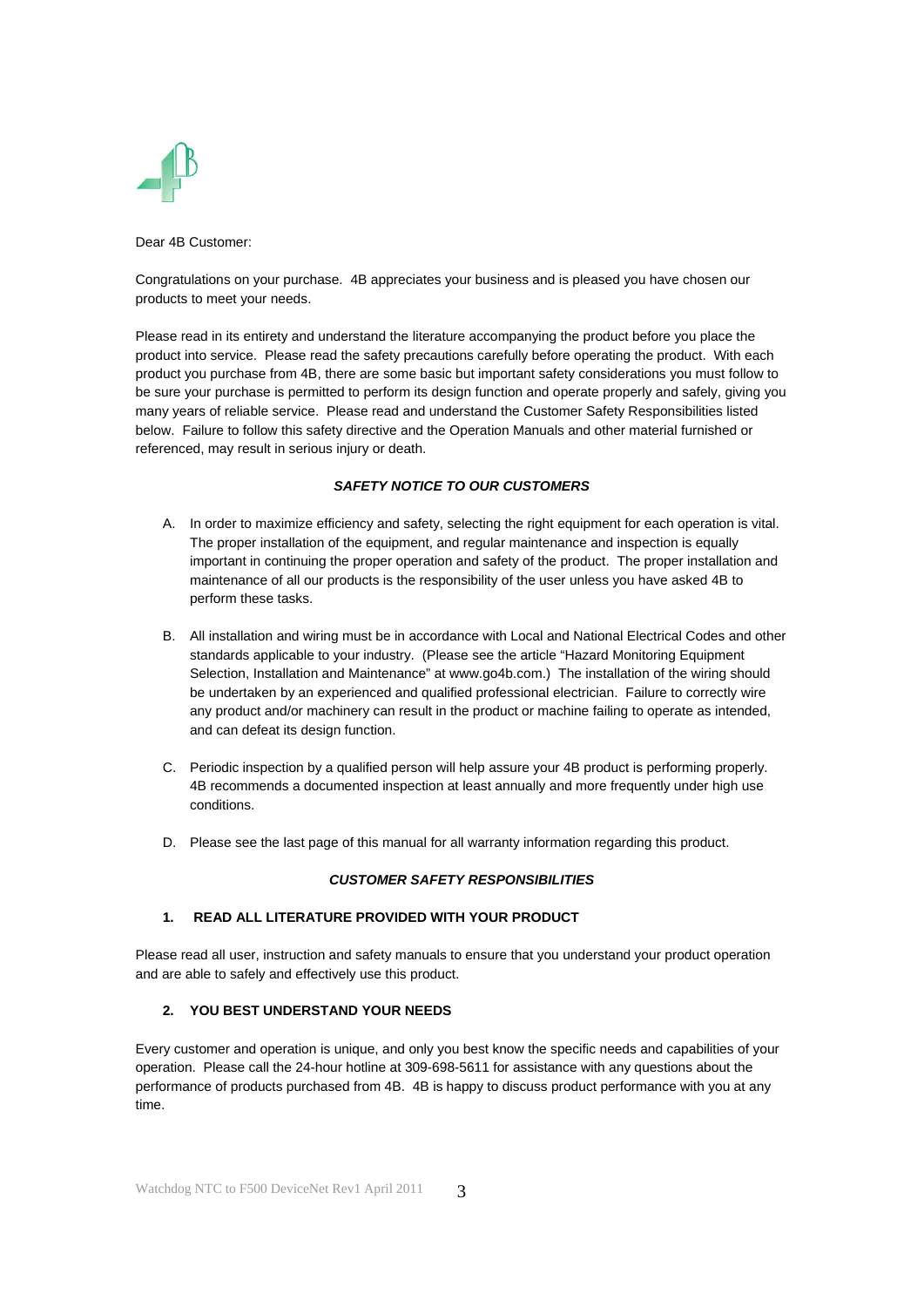#### **3. SELECT A QUALIFIED AND COMPETENT INSTALLER**

Correct installation of the product is important for safety and performance. If you have not asked 4B to perform the installation of the unit on your behalf, it is critical for the safety of your operation and those who may perform work on your operation that you select a qualified and competent electrical installer to undertake the installation. The product must be installed properly to perform its designed functions. The installer should be qualified, trained, and competent to perform the installation in accordance with Local and National Electrical Codes, all relevant OSHA Regulations, as well as any of your own standards and preventive maintenance requirements, and other product installation information supplied with the product. You should be prepared to provide the installer with all necessary installation information to assist in the installation.

#### **4. ESTABLISH AND FOLLOW A REGULAR MAINTENANCE AND INSPECTION SCHEDULE FOR YOUR 4B PRODUCTS**

You should develop a proper maintenance and inspection program to confirm that your system is in good working order at all times. You will be in the best position to determine the appropriate frequency for inspection. Many different factors known to the user will assist you in deciding the frequency of inspection. These factors may include but are not limited to weather conditions; construction work at the facility; hours of operation; animal or insect infestation; and the real-world experience of knowing how your employees perform their jobs. The personnel or person you select to install, operate, maintain, inspect or perform any work whatsoever, should be trained and qualified to perform these important functions. Complete and accurate records of the maintenance and inspection process should be created and retained by you at all times.

#### **5. RETAIN AND REFER TO THE OPERATION MANUAL FOR 4B'S SUGGESTED MAINTENANCE AND INSPECTION RECOMMENDATIONS**

As all operations are different, please understand that your specific operation may require additional adjustments in the maintenance and inspection process essential to permit the monitoring device to perform its intended function. Retain the Operation Manual and other important maintenance and service documents provided by 4B and have them readily available for people servicing your 4B equipment. Should you have any questions, please call the 4B location who supplied the product or the 24-hour hotline number in the USA -309-698-5611.

#### **6. SERVICE REQUEST**

If you have questions or comments about the operation of your unit or require the unit to be serviced please contact the 4B location who supplied the product or send your request via fax (309-698-5615), email (4busa@go4b.com), or call us via our 24-hour hotline number in the USA - 309-698-5611. Please have available product part numbers, serial numbers, and approximate date of installation. In order to assist you, complete the following information after the product has been placed into service and fax this page to 309- 698-5615.

| <b>SITE NAME:</b>      |
|------------------------|
| SITE LOCATION:         |
| <b>CONTACT NAME:</b>   |
| <b>CONTACT NUMBER:</b> |
| <b>PART NUMBER:</b>    |
| <b>SERIAL NUMBER:</b>  |
| DATE OF INSTALL:       |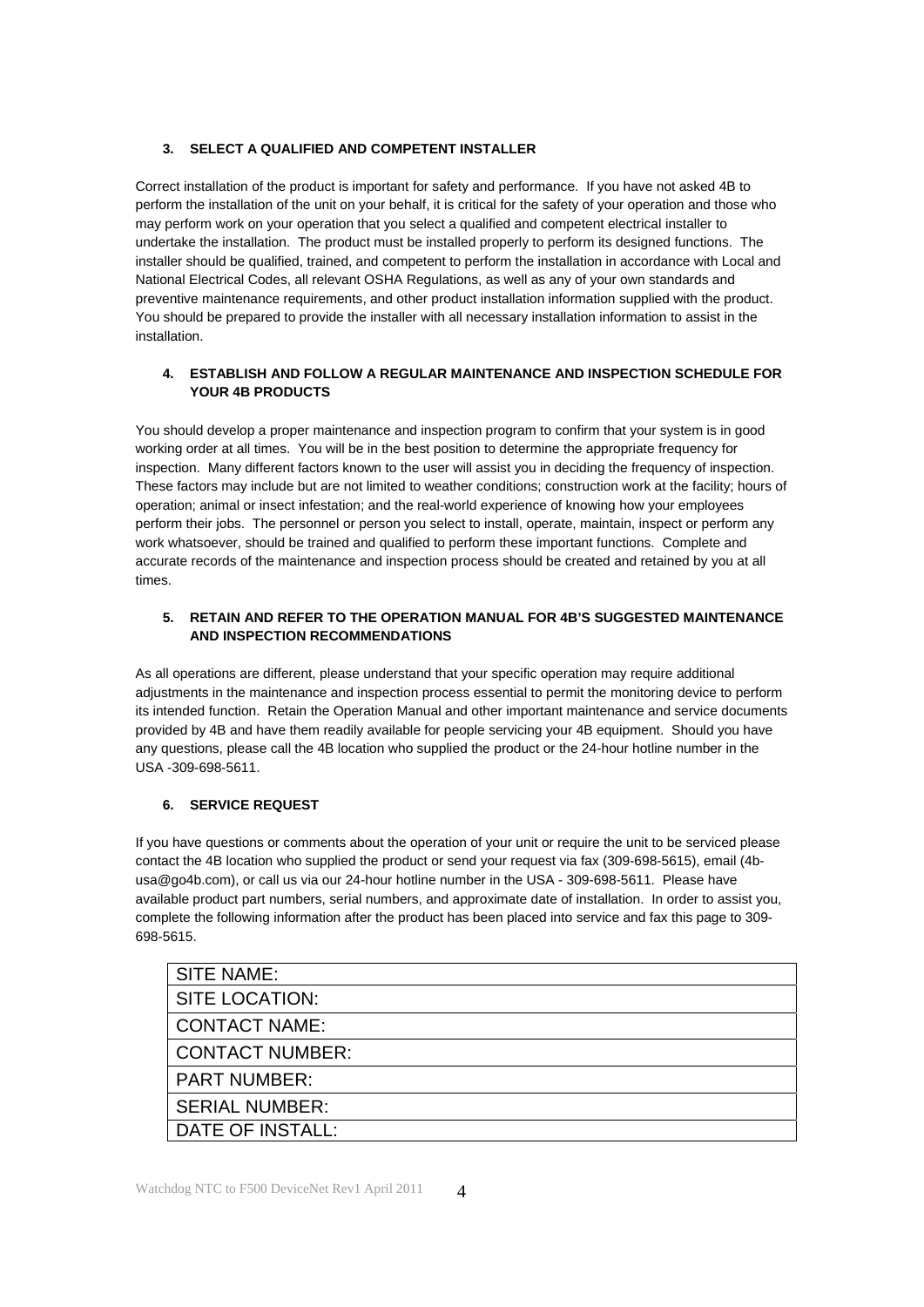# **F500 FIELDBUS ADAPTER.**

#### **INTRODUCTION**

This version of the F500 Elite Fieldbus adapter had been designed to work as a Watchdog Elite communications gateway and has been designed specifically to allow up to 7 Watchdog NTC control units to be networked together through their own built in communications system. The network data can then be passed through the Fieldbus adapter to a DeviceNet master. The communications control unit is housed in a selfcontained wall-mounting enclosure, and will operate from 100-240v AC or from 24v DC.

#### **1. SPECIFICATIONS**

#### 1.1 The Control Unit

A plastic enclosure houses the electronics and terminal connectors. The unit contains a printed circuit board to accommodate power supply circuitry, microprocessor, Fieldbus card and terminals. The design is capable of accommodating 8 of the most common Fieldbus interfaces.

| <b>Electrical Supply</b> |                              | 100 to 230VAC +/- 10% 50/60Hz                  |
|--------------------------|------------------------------|------------------------------------------------|
|                          |                              | $24VDC + -10\%$                                |
| <b>Power Consumption</b> |                              | 12 WATTS                                       |
| Terminals                |                              | Power 4mm <sup>2</sup> 14 AWG max              |
|                          |                              | Communications, as appropriate to the Fieldbus |
|                          |                              | module.                                        |
| Protection               |                              | <b>NEMA12, IP65</b>                            |
| Height                   |                              | 9.7", 246mm                                    |
| Width                    | $\qquad \qquad \blacksquare$ | 7.4", 188mm                                    |
| Depth                    | $\overline{\phantom{a}}$     | $4$ ", 102mm                                   |
| <b>Fixing Centres</b>    | $\overline{\phantom{a}}$     | 8.75" high x 4" wide, 222mm x 102mm            |
| Cable Entry              | $\qquad \qquad \blacksquare$ | 2 Holes 11/8" DIA, 28mm, 3/4" CONDUIT          |
| Weight                   |                              | $3$ lbs, $1.3$ Kg                              |

# **Approvals: Suitable for use in Hazardous Locations CL II Div 1 GPS E, F & G (CANADA ONLY) CL II Div 2 GPS F & G (USA ONLY)**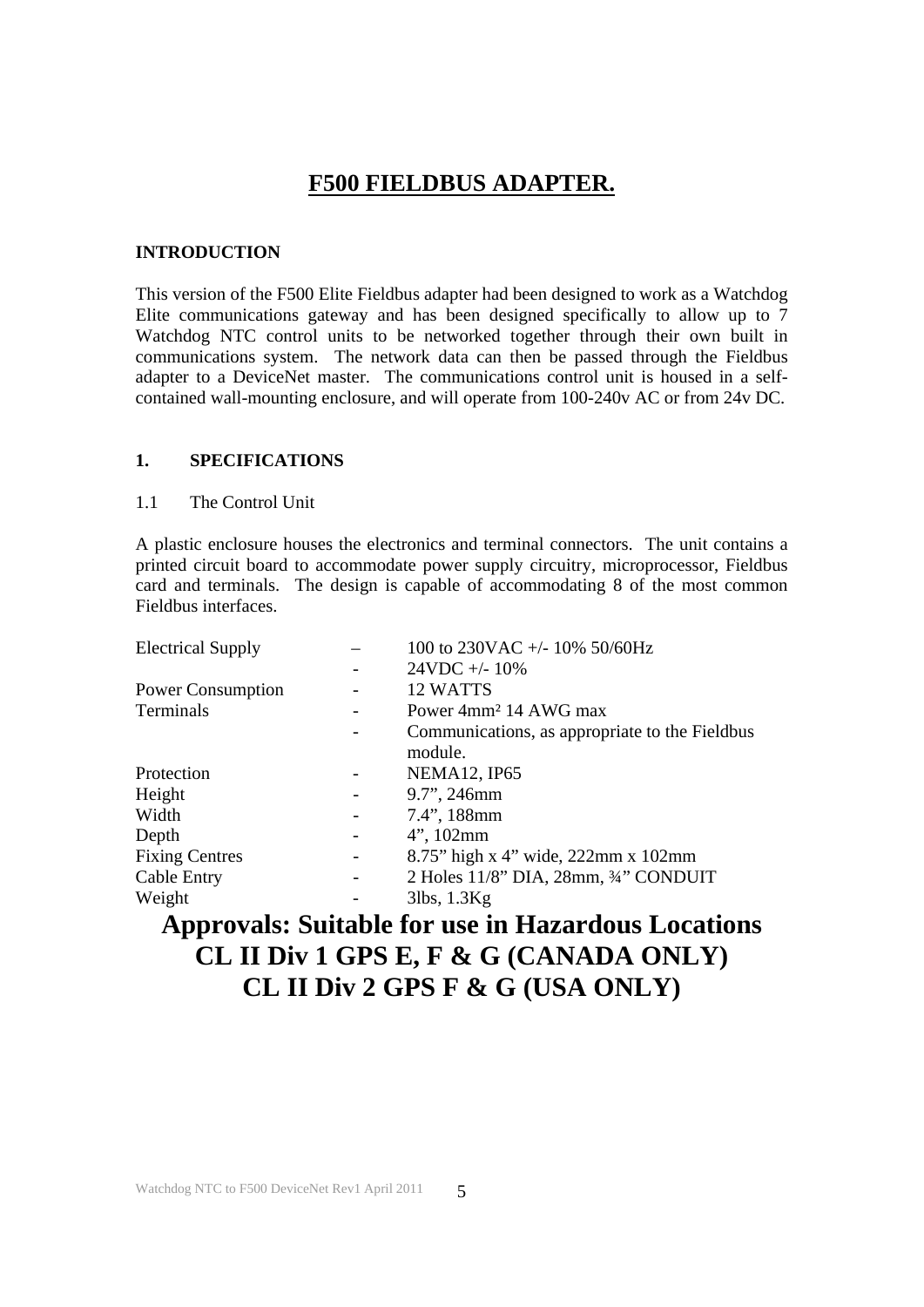### **2. INSTALLATION INSTRUCTIONS**

#### The Control Unit

The Control Unit box should be installed in a suitable control or starter switch room. The box should have sufficient space to open the lid for wiring.



**The Control Unit is susceptible to static voltage. Connection of a clean ground to terminal 29 is essential for optimum performance. Prior to this connection, static handling precautions should be taken.** 

# **3 ELECRICAL WIRING**

Refer to Drawings A, B, C & D

When installing the equipment in an area which is likely to be hazardous from Ignitable Dusts, use liquid tight conduit and fittings and follow all local codes.

#### **4 OPERATING INSTRUCTIONS**

The Fieldbus Adapter is a self contained unit and there are no user configurable options with the exception of the DeviceNet baud rate and MAC address. The adapter is equipped with two communications ports; RS485 and DeviceNet and is supplied preconfigured for 125K baud and MAC address 1.

The RS485 port is a four wire; twin twisted pair full duplex serial port and has been specifically configured to work with the Watchdog. You should not connect any other devices to this port.

The configuration switch can be seen in the picture on page 7 and allows selection of the baud rate and the units MAC address. The switches are numbered left to right 1 to 8. The switch is OFF when in the UP position and ON when in the DOWN position.

The configuration is as follows.

| Switch $1 & 2$                    |               |
|-----------------------------------|---------------|
| Switch $1$ OFF $+$ Switch $2$ OFF | $= 125K$ Baud |
| Switch $1 ON + Switch 2 OFF$      | $= 250K$ Baud |
| Switch $1$ OFF + Switch $2$ ON    | $= 500K$ Baud |
| Switch $1 ON + Switch 2 ON$       | $=$ Reserved  |

Switch 3 to 8 represents the MAC address settings. Switch 3 is the Most Significant Bit of the address and switch 8 is the Least Significant Bit of the address. Refer to APPENDIX A for a full list of address settings.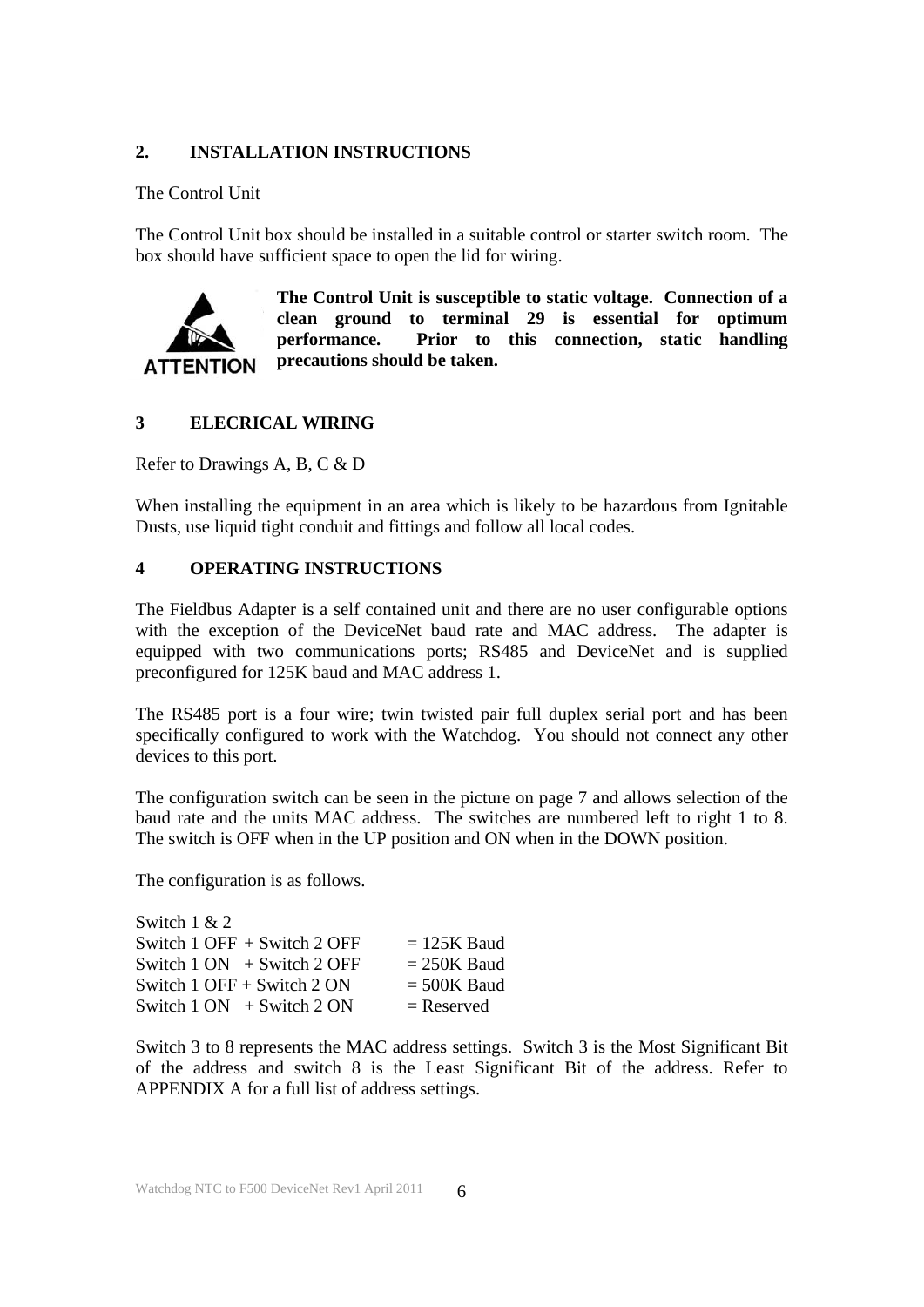

The above picture shows the location of the main parts of the DeviceNet Fieldbus module.

The DeviceNet connector is on the front left of the picture and conforms to the standard connection form.

| Terminal $1 = V$ -    | (Negative supply voltage) |
|-----------------------|---------------------------|
| Terminal $2 = CAN$ L  | (CAN L bus line)          |
| $Terminal 3 = SHIELD$ | (Cable shield)            |
| Terminal $4 = CAN$ H  | (CAN H bus line)          |
| Terminal $5 = V +$    | (Positive supply voltage) |

The switches can be clearly seen in the front middle of the picture and a status LED block is located at the front right of the picture.

The statuses LED's are grouped in a single block of four and indicate the following status.

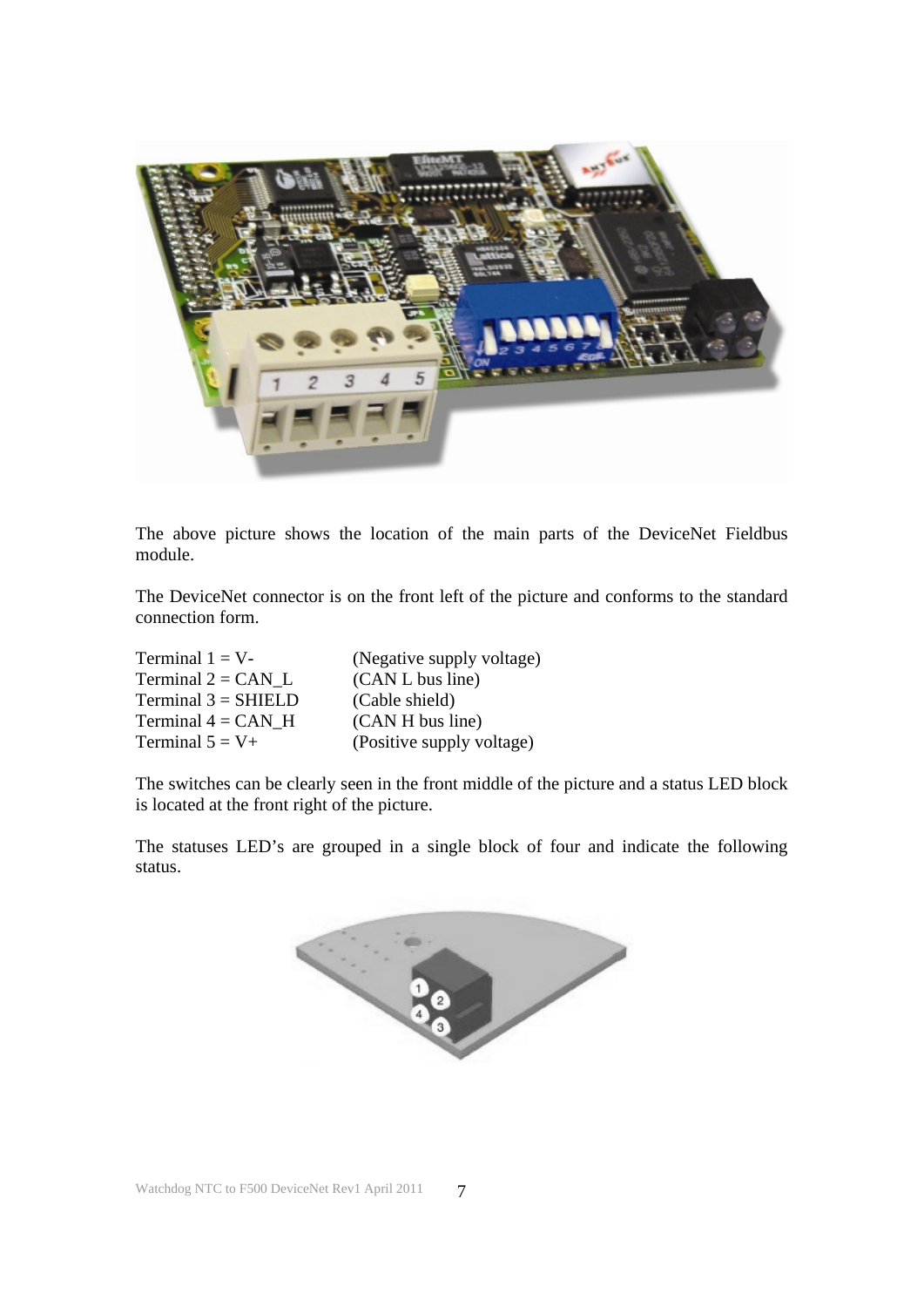Led 1 Status Not used in this version of the Fieldbus module.

| <b>Led 2 Network Status</b> |  |
|-----------------------------|--|
|-----------------------------|--|

| $E_{\rm cut} = 1$ we would be the two |                              |  |
|---------------------------------------|------------------------------|--|
| <b>State</b>                          | Description                  |  |
| Off                                   | Not powered / Not On line    |  |
| <b>Green Steady</b>                   | Link OK, On Line, Connected  |  |
| <b>Green Flashing</b>                 | On Line but not connected    |  |
| <b>Red Steady</b>                     | <b>Critical Link Failure</b> |  |
| Red Flashing                          | <b>Connection Timeout</b>    |  |

#### Led 3 Module Status

| <b>State</b>        | Description                         |  |
|---------------------|-------------------------------------|--|
| Off                 | Not powered                         |  |
| <b>Green Steady</b> | Module initialized and operational  |  |
| Green Flashing      | Data size is bigger than configured |  |
| <b>Red Steady</b>   | Unrecoverable Fault                 |  |
| <b>Red Flashing</b> | <b>Minor Fault</b>                  |  |

Led 4 Status

Not used in this version of the Fieldbus module.

#### **Input register data map**

The DeviceNet module is equipped with a **240 byte** data memory. This data memory is used to hold the status values for the Watchdog units connected to the F500.

The Watchdog data is automatically read for up to **7** controllers. The data returned is processed and stored in the following format. The position of the data is fixed within the input data table.

| Watchdog       | Input             | Input       |
|----------------|-------------------|-------------|
| Address        | Words             | <b>Byte</b> |
|                | $\mathbf{\Omega}$ | $0-1$       |
| 1              | $1 - 17$          | $2 - 35$    |
| $\overline{2}$ | $18 - 34$         | $36 - 69$   |
| 3              | $35 - 51$         | $70 - 104$  |
| $\overline{4}$ | $52 - 68$         | $105 - 137$ |
| 5              | $69 - 85$         | 138 - 171   |
| 6              | $86 - 102$        | $172 - 205$ |
| 7              | $103 - 119$       | $206 - 239$ |

The Watchdog data is automatically read for up to 7 controllers. The data returned is processed and stored in the following format. The position of the data is fixed within the input data table.

Word 0 (Byte 0) is used to indicate the number of Watchdogs that are responding to the request for data. Word 0 (Byte 1) is unused. The remaining data stored in the input bytes is constructed as shown in the table on the right.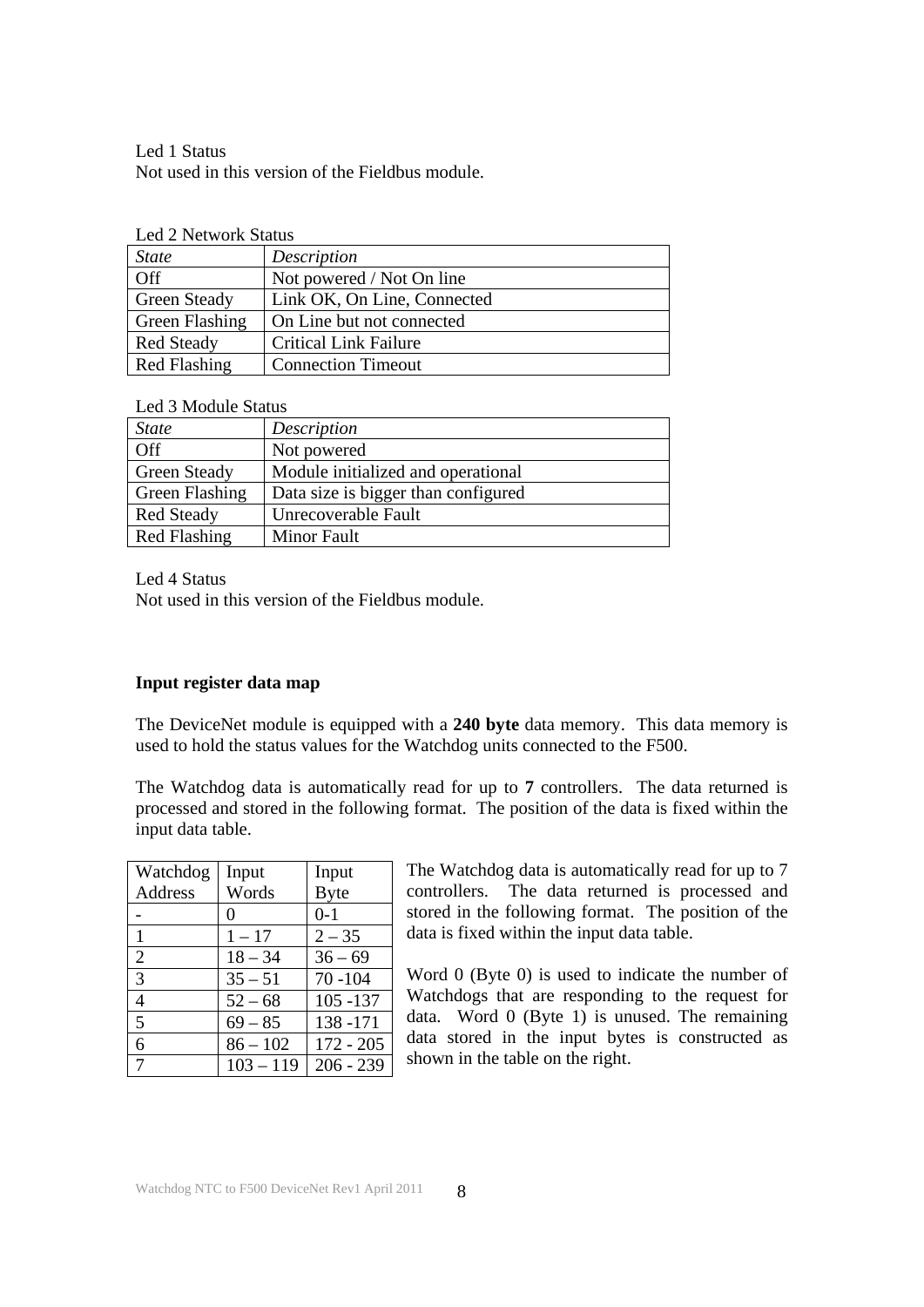| The the values are stored in Frexadeemial and word anglied in this example. |    |                 |                 |
|-----------------------------------------------------------------------------|----|-----------------|-----------------|
| Number of Watchdogs detected this time (Byte 1,0) Once only                 | 0  | No.Of WD        | 0x0200          |
| Watchdog current speed (Byte 3,2)                                           |    | WD1 Speed       | 0x0000          |
| Watchdog current operating status (Byte 5,4)                                | 2  | <b>Status</b>   | $0 \times 0000$ |
| Under speed alarm and stop in % (Byte 7,6)                                  | з  | USA/USS         | 0x0000          |
| Over speed alarm and stop in % (Byte 9,8)                                   | 4  | OSA/OSS         | $0 \times 0000$ |
| Current calibration value in PPM (Byte 11,10)                               | 5  | Calibration PPM | 0x0000          |
| Display scaling factor (Byte 13,12)                                         | 6  | Scale Factor    | $0 \times 0000$ |
| NTC Temperature 1 and 2 (Byte 15, 14)                                       |    | T1/T2           | 0x0000          |
| NTC Temperature 3 and 4 (Byte 17, 16)                                       | 8  | T3/T4           | $0 \times 0000$ |
| NTC Temperature 5 and 6 (Byte 19, 18)                                       | 9  | T5/T6           | $0 \times 0000$ |
| NTC temperature sensor status 1 and 2 (Byte 21,20)                          | 10 | ST1/ST2         | $0 \times 0000$ |
| NTC temperature sensor status 3 and 4 (Byte 23,22)                          | 11 | ST3/ST4         | $0 \times 0000$ |
| NTC temperature sensor status 5 and 6 (Byte 25,24)                          | 12 | ST5/ST6         | $0 \times 0000$ |
| Sensor 1 and sensor 2 alarm level (Byte 27,26)                              | 13 | ALM1/ALM2       | $0 \times 0000$ |
| Sensor 3 and sensor 4 alarm level (Byte 29,28)                              | 14 | ALM3/ALM4       | 0x0000          |
| Sensor 5 and sensor 6 alarm level (Byte 31,30)                              | 15 | ALM5/ALM6       | 0x0000          |
| Number of sensors in use (Byte 33), Relay status (Byte 32)                  | 16 | NOS/REL         | 0x0000          |
| Persistent alarm value (Byte 35), update counter (Byte 34)                  | 17 | PERALM/CNT      | 0x0000          |

All the values are stored in Hexadecimal and Word aligned in this example

The data from each Watchdog is stored in 17 consecutive words (or 34 bytes) of data. The first two bytes of the group (e.g. word 1) represent the Watchdog speed. The second two bytes of the group of the group (e.g. word 2) represent the Watchdog status.

The Watchdog speed is encoded in the following manner. Four hexadecimal digits are used to represent the measured speed for the Watchdog. The rightmost three and a half are the main body of the speed and the upper half of the fourth is the position of the decimal place within the information. If the most significant two bits are '00' then decoding of the speed is not required. If the two bits are '01', then the resulting value should be divided by 10 and if the two bits are '10' then the speed should be divided by 100. The top two bits should never be '11' as this has no meaning.

| Bit              | <b>Bit</b>   | Description (e.g. most significant bits of the first speed byte 3)   |
|------------------|--------------|----------------------------------------------------------------------|
|                  | <sub>6</sub> |                                                                      |
| $\boldsymbol{0}$ | $\Omega$     | Bits 5-0 of the first byte and the whole second represent the speed. |
| $\overline{0}$   |              | Same as above but the speed and should be divided by 10              |
|                  | $\Omega$     | Same as above but the speed and should be divided by 100             |
|                  |              | Not used.                                                            |

An example of this can be seen below.

Watchdog speed = 6E (e.g. byte 3) & 1E (e.g. byte 2). The leftmost digit (6) = '0110' in binary which can be separated into '01' (bits 7 and 6) for speed scaling and '10' (bits 5 and 4) for the upper speed digit. If you strip off bits 7 and 6 you are left with a decoded value of 2E & 1E for the speed and '01' or divide by 10 for the scaling. The speed 2E1E converted to decimal = 11806 and then divided by 10 results in an actual speed of 1180.6. By default the Watchdog will display speed in pulses per minute but it can be scaled to display any value required, refer to the Watchdog manual for further detail.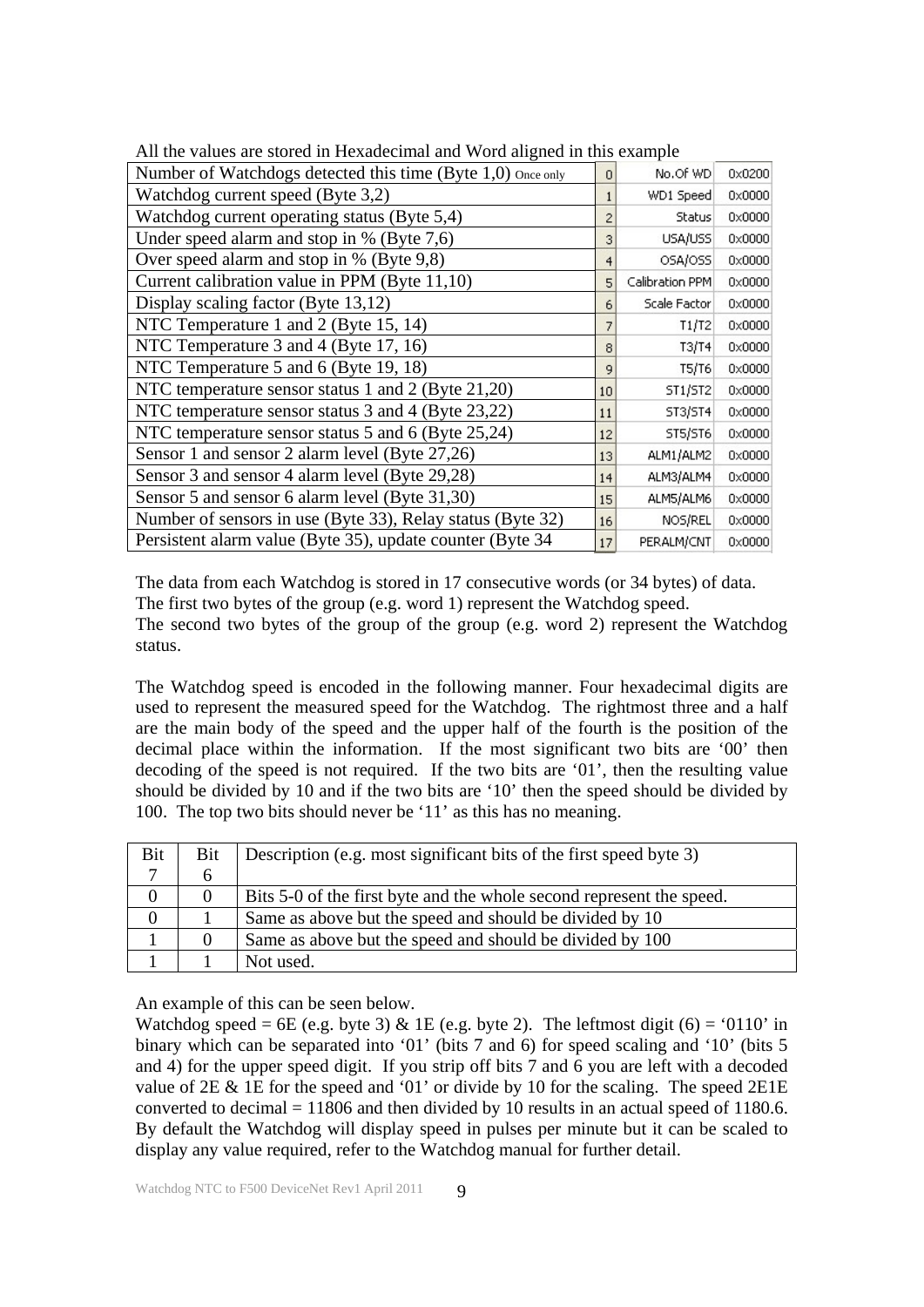The Watchdog status is encoded as described in the following manner.

Two data bytes are used to represent the status for the Watchdog. The first status byte (e.g. byte 5) is the status code and the second byte (e.g. byte 4) represents any data which is associated with the status code. All data is in hexadecimal.

| <b>Status Code</b>            | <b>Status Data</b>            |                                                         |  |
|-------------------------------|-------------------------------|---------------------------------------------------------|--|
| $\left(\text{Byte } 5\right)$ | $\left(\text{Byte } 4\right)$ | What it means.                                          |  |
| 09                            | % Complete                    | Watchdog is calibrating (% complete).                   |  |
| 0F                            |                               | Elevator is stopped due to persistent belt slip.        |  |
| 10                            |                               | Elevator is stopped due to persistent over calibration. |  |
| 11                            |                               | Misalignment detected on Top & Bottom sensors.          |  |
| 22                            |                               | Elevator is stopped and is ready to run (Normal stop    |  |
|                               |                               | condition)                                              |  |
| 23                            | <b>Start-up Delay</b>         | Elevator is accelerating. (xx seconds remain)           |  |
|                               | In seconds                    |                                                         |  |
| 24                            | Speed %                       | Elevator running within programmed limits.              |  |
| 25                            | Speed %                       | Stop relay has been de-energised (Fault stop            |  |
|                               |                               | condition)                                              |  |
| 27                            | Time to alarm                 | Misalignment detected. (xx seconds to alarm)            |  |
|                               | In seconds                    |                                                         |  |
| 2A                            | Time to alarm                 | Over speeding: Alarm relay about to de-energise (xx     |  |
|                               | In seconds                    | seconds to alarm)                                       |  |
| 2D                            |                               | Misalignment detected at the top of the elevator.       |  |
| 2F                            | Time to stop                  | Over speeding: Stop relay about to de-energise (xx      |  |
|                               | In seconds                    | seconds to stop)                                        |  |
| 31                            |                               | Speed display is over range: check the scaling factor.  |  |
| 32                            |                               | Start elevator to commence calibration procedure.       |  |
| 36                            | $1-4$                         | Watchdog has detected an internal fault.                |  |
| 39                            | Time to alarm                 | Belt slipping. (xx seconds to alarm)                    |  |
|                               | In seconds                    |                                                         |  |
| 3A                            | Time to stop                  | Belt slipping: Stop relay about to de-energise. (xx     |  |
|                               | In seconds                    | seconds to stop)                                        |  |
| 3B                            |                               | Elevator stopped due to lack of acceleration.           |  |
| 3C                            | Time to stop                  | Persistent alarm. (xx seconds to alarm)                 |  |
|                               | In seconds                    |                                                         |  |
| 3D                            |                               | Elevator stopped: Speed has exceeded over speed         |  |
|                               |                               | limit.                                                  |  |
| 3E                            |                               | Interlock signal off, waiting for zero speed.           |  |
| 3F                            |                               | Elevator stopped: Persistent alarm condition.           |  |
| 40                            |                               | Elevator stopped: Severe under speed.                   |  |
| 41                            |                               | Watchdog is not calibrated: Please see the manual.      |  |
| 42                            |                               | Misalignment detected at the bottom of the elevator.    |  |
| 44                            |                               | Wrong access code used when changing setup.             |  |
| 46                            | Speed %                       | Elevator speed less than alarm level (slipping)         |  |
| 47                            | Speed %                       | Elevator speed more than alarm level (Over speeding)    |  |
| 49                            |                               | Suspected open circuit or faulty PTC bearing            |  |
|                               |                               | temperature sensor.                                     |  |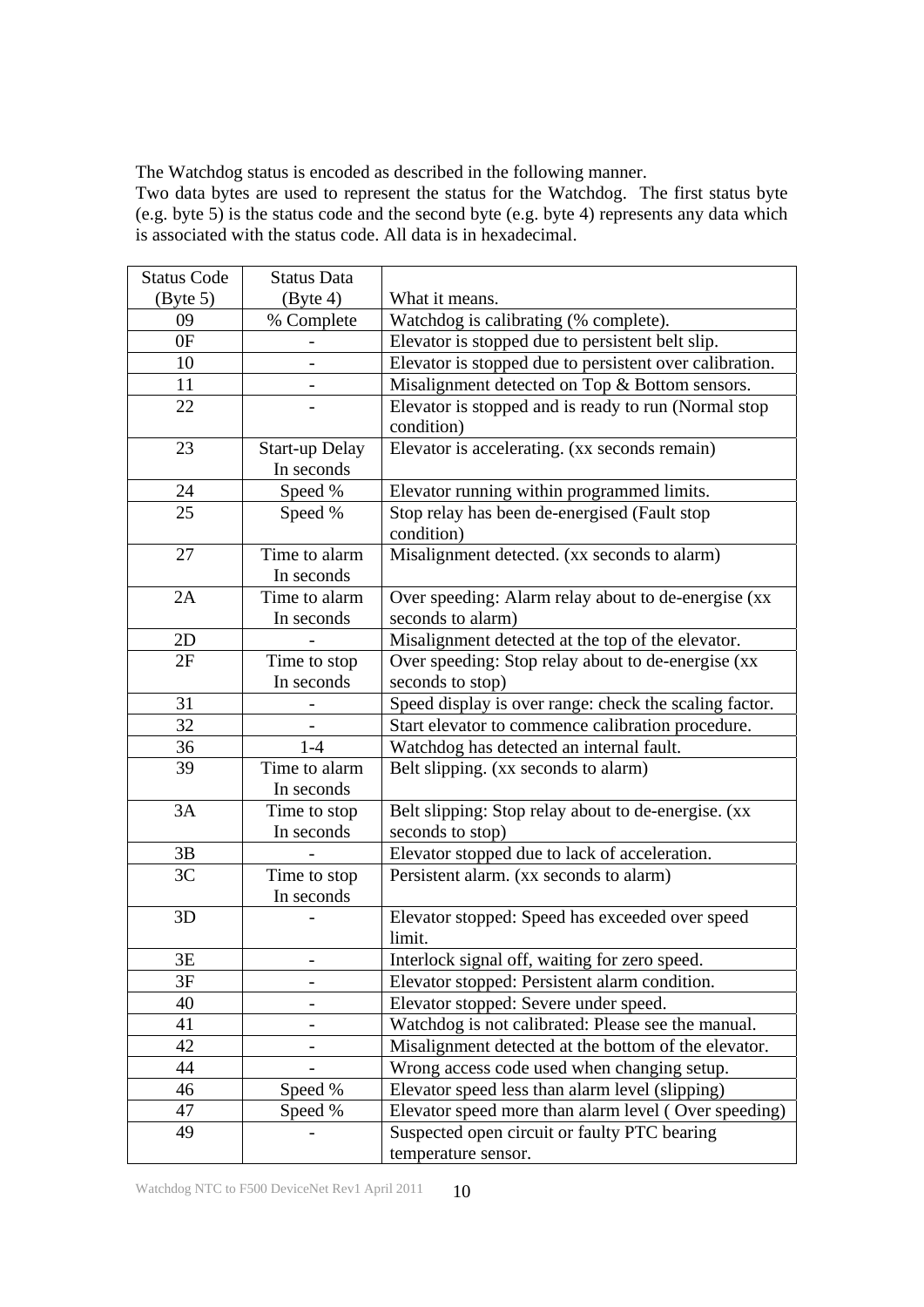| 4A | Suspected fault on one or more MAS. Could be mains |
|----|----------------------------------------------------|
|    | pickup.                                            |
| 4E | Plug switch is open.                               |
| 50 | PTC Hot bearing at zone 1.                         |
| 51 | PTC Hot bearing at zone 2.                         |
| 52 | PTC Hot bearing at zone 3.                         |
| 53 | PTC Hot bearing at zone 4.                         |
| 54 | PTC Hot bearing at zone 5.                         |
| 55 | PTC Hot bearing at zone 6.                         |
| 56 | HBS is open circuit at zone 1                      |
| 57 | HBS is open circuit at zone 2                      |
| 58 | HBS is open circuit at zone 3                      |
| 59 | HBS is open circuit at zone 4                      |
| 5A | HBS is open circuit at zone 5                      |
| 5B | HBS is open circuit at zone 6                      |

An example of the status code might be '2463'. The first status byte (byte 5) '24' show that the equipment is running within the specified alarm limits and the second status byte (byte 4) '63' indicate that the speed is 99% if it's calibrated value. Where a value is not shown or a '-'is used in the table, this indicates that any data present in this field should be ignored.

Several different conditions may occur at the same time whilst the Watchdog is operating. If the Watchdog is running within calibrated range but also detects a motion sensor fault then the information returned may look something like this.

'2463' Running at 99% of calibrated speed.

Followed three seconds later by

2D--' Misalignment detected at the top of the elevator.

Followed three seconds later by

'3CAA' Persistent alarm, 170 seconds to go.

The messages would then repeat with any new values in the status data field.

Due to some limitations in the speeds involved in updating the Watchdog information, rapid changed of data could be missed or be present for only a very short period of time.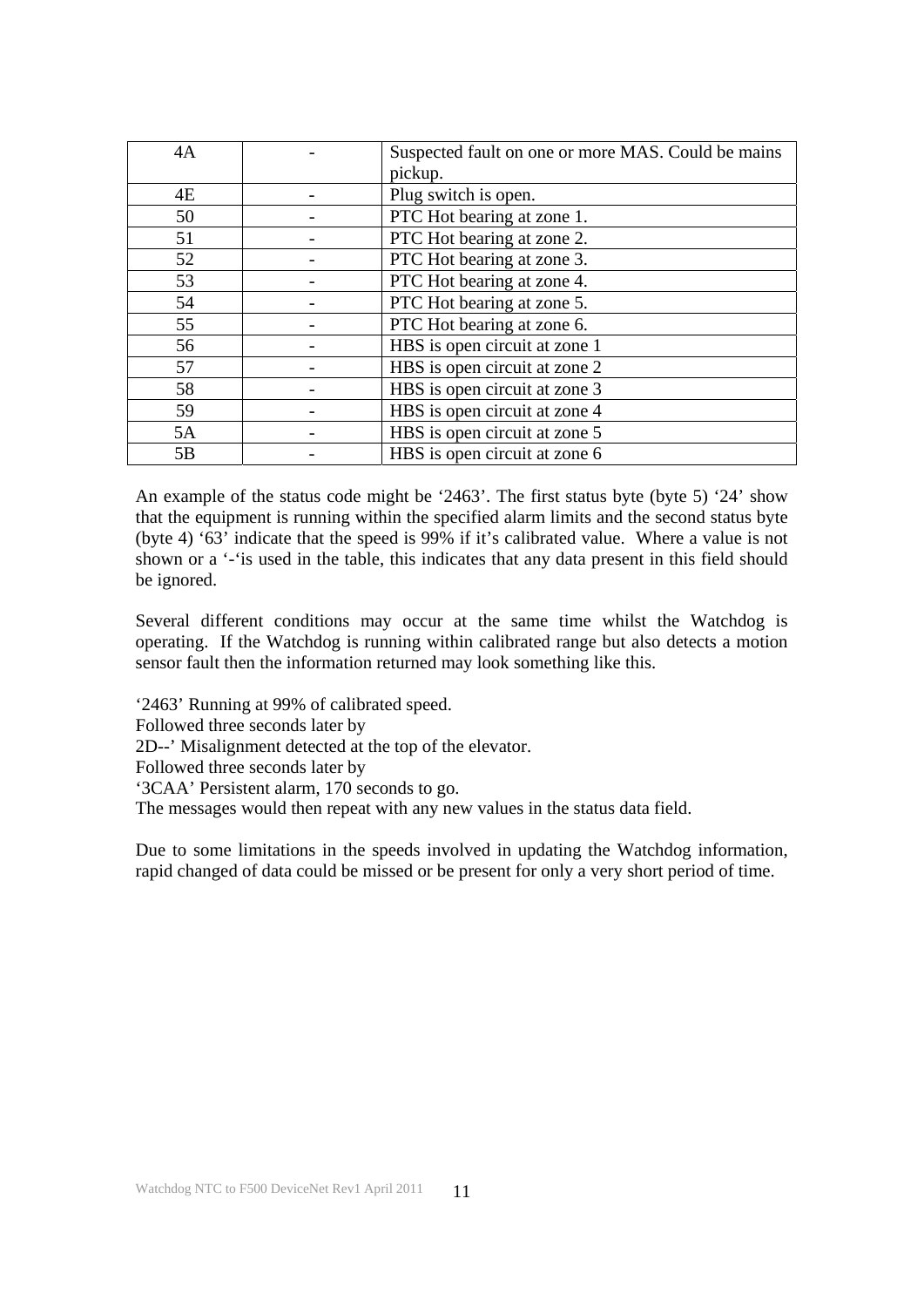If the Watchdog is placed in one of the two test modes, the messages below will be returned in the following order.

| Bytes 3                               | Bytes 5                              | The first two bytes show the speed data and the second two |  |  |  |
|---------------------------------------|--------------------------------------|------------------------------------------------------------|--|--|--|
| and 2                                 | and 4                                | bytes show the status and status data.                     |  |  |  |
| xx & xx                               | 06 & xx                              | Over speed Stop as a percentage of calibrated speed.       |  |  |  |
| xx & xx                               | $05 \& x \times$                     | Over speed Alarm as a percentage of calibrated speed.      |  |  |  |
| xx & xx                               | 02 & xx                              | The actual calibrated speed                                |  |  |  |
| xx & xx                               | 03 & xx                              | Under speed Alarm as a percentage of calibrated speed.     |  |  |  |
| xx & xx                               | 04 & xx                              | Under speed Stop as a percentage of calibrated speed.      |  |  |  |
| Performing internal test.<br>$07 & -$ |                                      |                                                            |  |  |  |
|                                       | Testing the Alarm relay.<br>$4C & -$ |                                                            |  |  |  |
|                                       | Testing the Stop relay.<br>$4D & -$  |                                                            |  |  |  |

Codes 4C and 4D are only returned if the extended test is in operation.

#### **Under speed alarm and stop in % (Byte 7, 6)**

These two bytes show (in % of calibrated speed) the under speed alarm and stop levels. These represent the point at which the Watchdog will generate an alarm or stop condition. Example, if byte 7 is '0A' and byte 6 is '14' then this means that the Watchdog will generate an under speed alarm at 10% (0A) below calibrated speed and will generate a stop condition at 20% (14) below the calibrated speed.

#### **Over speed alarm and stop in % (Byte 9, 8)**

These two bytes show (in % of calibrated speed) the over speed alarm and stop levels. These represent the point at which the Watchdog will generate an alarm or stop condition. Example, if byte 7 is '0A' and byte 6 is '14' then this means that the Watchdog will generate an over speed alarm at 10% (0A) above calibrated speed and will generate a stop condition at 20% (14) above the calibrated speed.

#### **Current calibration value in PPM (Byte 11, 10)**

These two bytes represent the current calibration speed value in Pulses Per Minute (Default). The representation can be changed to other scaled values by using the display scaling value below. Refer to the Watchdog manual for further details about display scaling.

#### **Display scaling factor (Byte 13, 12)**

These two bytes contain a value which is used by the Watchdog to scale the information on the display into a format which represents more accurately what the elevator is doing. The default scaling factor (04B0) results in the display showing the current speed in PPM. Refer to the Watchdog manual for further details about display scaling.

#### **NTC Temperature 1 and 2 (Byte 15, 14)**

These two bytes show the actual temperature of temperature sensors  $1 \& 2$ . The values are in Dec C or Deg F according to the settings on the Watchdog. Refer to the Watchdog manual NTC section for more detail.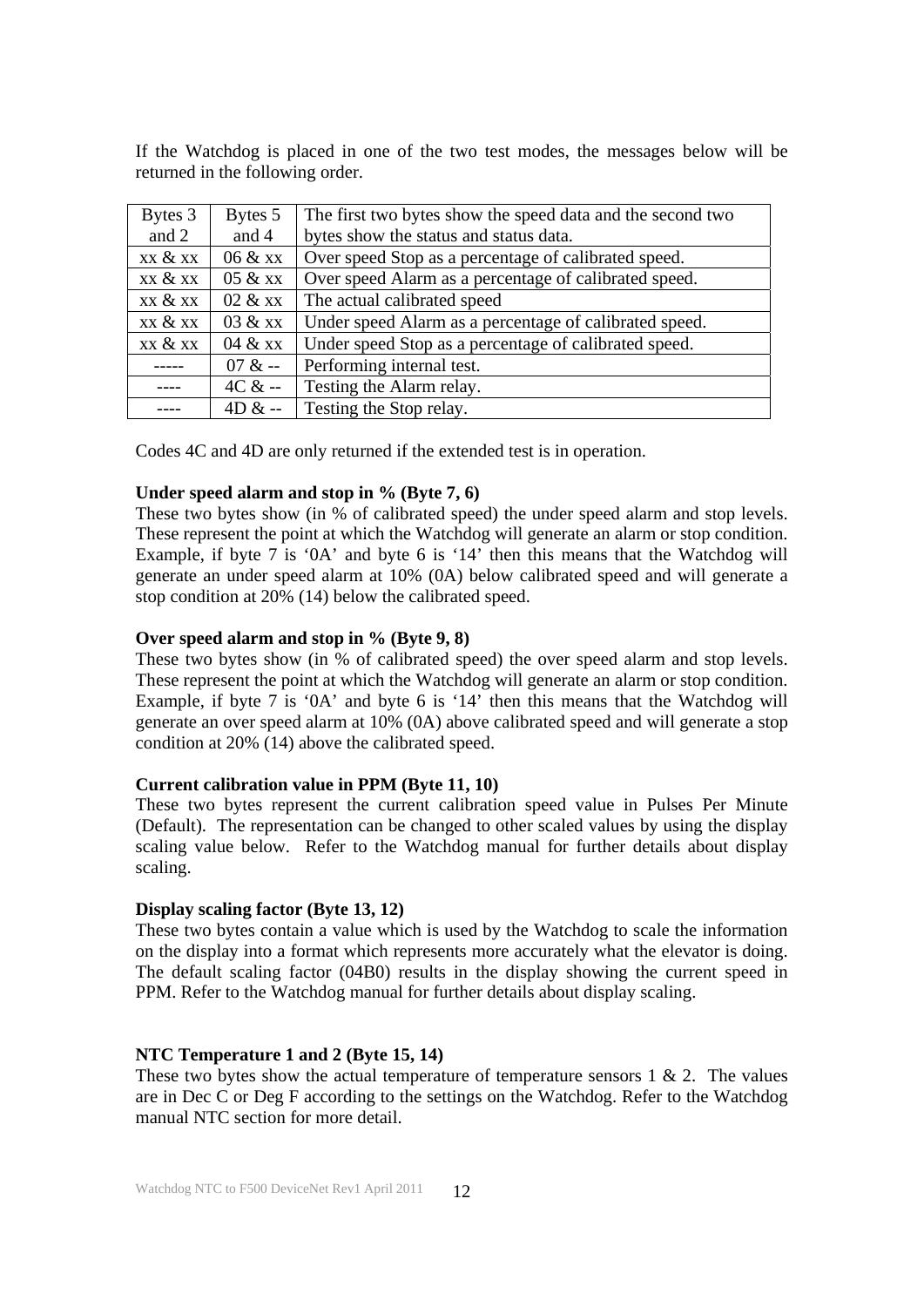#### **NTC Temperature 3 and 4 (Byte 17, 16) & NTC Temperature 5 and 6 (Byte 19, 18)**  See the detail above for temperature sensors 1 and 2

#### **NTC temperature sensor status 1 and 2 (Byte 21, 20)**

These two bytes show the current status of temperature sensors number  $1 \& 2$ .

If byte 21 is 0 then sensor 1 is NORMAL

If byte 21 is 1 then the temperature of sensor 1 is HIGH so an alarm has been generated.

If byte 21 is 2 then sensor 1 may be OPEN circuit

If byte 21 is 3 then sensor 1 may be SHORT circuit

#### **NTC temperature sensors 2 to 6 operate in an identical manner as described for sensor 1 above.**

## **Sensor 1 and sensor 2 alarm level (Byte 27,26)**

These two bytes represent the alarm value for the temperature sensor. The default values for this alarm level are '9E' (158) when measuring in Deg 'F' and '50' (80) when measuring in Deg 'C'. Refer to the Watchdog manual for further detail regarding this value.

**Sensor 3 and sensor 4 alarm level (Byte 29, 28) & Sensor 5 and sensor 6 alarm level (Byte 31, 30)** operate in an identical manner as described above.

### **Number of sensors in use (Byte 33)**

Byte 33 shows the total number of NTC temperature sensors that are currently being monitored by the Watchdog. This value ranges from 0 to 6. See the watchdog manual for further detail.

## **Relay status (Byte 32)**

This byte contains information relating to the status of the Watchdog LED's and Relays. Although the byte is represented in Hexadecimal converting it to binary helps to explain the contents a little better.

**0000**:0000 The left hand four bits are always **0000** and can be ignored.

0000:0000 The right hand four bits contain the following information.  $\rightarrow$ This bit indicates the condition of the STOP Led (1=ON: 0=OFF) : $\left| \begin{array}{cc} \downarrow \end{array} \right|$   $\rightarrow$  This bit indicates the condition of the ALARM Led (1=ON: 0=OFF) :  $\Box$  This bit indicates the condition of the STOP Relay (1=ON: 0=OFF)  $\rightarrow$ This bit indicates the condition of the ALARM Relay (1=ON: 0=OFF)

Not used and always '**0000**'

When a relay is considered to be 'ON' we mean energized and when 'OFF' we mean deenergized.

 $0000 \cdot 0000 = 00$  then no conditions exist  $0000:0010 = 02$  then the alarm Led is on  $0000:1010 = 0A$  then the alarm Led and Alarm Relay are active  $0000:0011 = 03$  then both Led's are 'on' and both Relays are 'off' (de-energized)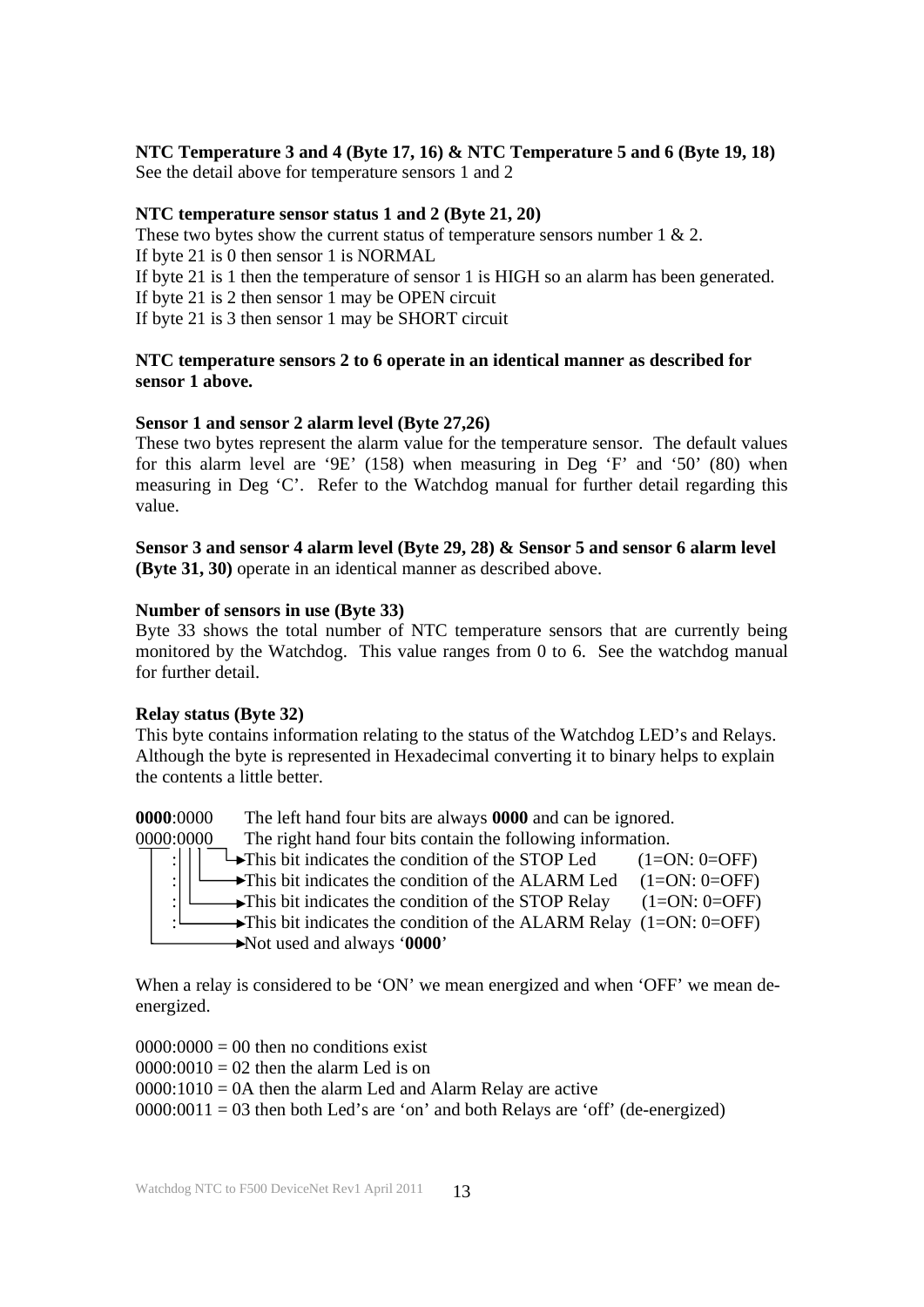#### **Persistent alarm value NTC only (Byte 35)**

This is how long the temperature alarm will take in seconds before stopping the elevator. The default value is 'B4' 180 seconds. If this value reaches '0' then the elevator will be stopped.

#### **Update counter (Byte 34)**

Every time the F500 successfully receives information from the chosen watchdog, then this counter value will be incremented by 1. The watchdog treats serial communications as low priority so occasionally requests for data can be ignored. It is advisable to keep checking this value so as to know when new data has arrived in the F500. The counter will increment from 0 to 255 and then return to 0 again in a continuous loop.

|                | WDF500.mbp                                       |                 |                |                 |                |                 |                               |               |              |                 |                     |                 |
|----------------|--------------------------------------------------|-----------------|----------------|-----------------|----------------|-----------------|-------------------------------|---------------|--------------|-----------------|---------------------|-----------------|
|                | $Tx = 491$ : Err = 0: ID = 1: F = 03: SR = 500ms |                 |                |                 |                |                 |                               |               |              |                 |                     |                 |
|                |                                                  |                 |                |                 |                |                 |                               |               |              |                 |                     |                 |
|                | Alias                                            | 00000           | Alias          | 00010           | Alias          | 00020           | Alias                         | 00030         | Alias        | 00040           | Alias               | 00050           |
| $\overline{0}$ | No.Of WD                                         | 0x0100          | <b>ST1/ST2</b> | 0x0000          | USA/USS        | 0x0A14          | ALM1/ALM2                     | 0x9E9E        | Scale Factor | 0x04B0          | NOS/REL             | 0x0103          |
| $\mathbf{1}$   | WD1 Speed                                        | 0x0000          | <b>ST3/ST4</b> | $0 \times 0000$ | OSA/OSS        | 0x0A14          | ALM3/ALM4 0x9E9E              |               | T1/T2        | 0x6C4F          | PERALM/CNT          | 0x004B          |
| $\overline{c}$ | <b>Status</b>                                    | $0 \times 0000$ | <b>ST5/ST6</b> | $0 \times 0000$ | Calibration P  | 0x0475          | ALM5/ALM6 0x9E9E              |               | T3/T4        | 0x42C2          | WD4 Speed           | $0 \times 0000$ |
| 3              | USA/USS                                          | $0 \times 0000$ | ALM1/ALM2      | $0 \times 0000$ | Scale Factor   | 0x04B0          | NO5/REL 0x0208                |               | T5/T6        | 0x11AA          | <b>Status</b>       | 0x0000          |
| $\overline{4}$ | OSA/OSS                                          | 0x0000          | ALM3/ALM4      | 0x0000          | T1/T2          | 0x4C50          | PERALM/CNT 0xB49C             |               | ST1/ST2      | 0x0200          | USA/USS             | 0x0000          |
| 5              | Calibration PPM                                  | $0 \times 0000$ | ALM5/ALM6      | $0 \times 0000$ | T3/T4          | 0x3000          | WD3 Speed 0x0000              |               | ST3/ST4      | $0 \times 0000$ | OSA/OSS             | 0x0000          |
| 6              | Scale Factor                                     | $0 \times 0000$ | <b>NOS/REL</b> | $0 \times 0000$ | T5/T6          | 0x4158          |                               | Status 0x4100 | ST5/ST6      | $0 \times 0000$ | Calibration PPM     | $0 \times 0000$ |
| 7              | T1/T2                                            | 0x0000          | PERALM/CNT     | $0 \times 0000$ | <b>ST1/ST2</b> | 0x0000          | USA/USS 0x0A14                |               | ALM1/ALM2    | 0x0045          | <b>Scale Factor</b> | 0x0000          |
| 8              | T3/T4                                            | 0x0000          | WD2 Speed      | 0x0484          | <b>ST3/ST4</b> | $0 \times 0000$ | OSA/OSS 0x0A14                |               | ALM3/ALM4    | $0 \times 20D6$ | T1/T2               | $0 \times 0000$ |
| 9              | <b>T5/T6</b>                                     | $0 \times 0000$ | <b>Status</b>  | 0x2465          | ST5/ST6        |                 | 0x0000 Calibration PPM 0xFF19 |               | ALM5/ALM6    | $0 \times 8B4B$ | T3/T4               | 0x0000          |
|                |                                                  |                 |                | <b>IIII</b>     |                |                 |                               |               |              |                 |                     |                 |

#### **Below is an example of the data returned when the F500 is polling Watchdogs**

Words 1 to 17 (pink) represent Watchdog 1. These are currently all 0 because watchdog 1 isn't present at this time. Words 18 to 34 (green) represent Watchdog 2. Word 18 which is 0484 HEX tells us that the Watchdog is currently running at 1156 pulses per minutes. Word 19 which is 2465 HEX tells us that the Watchdog is 'running (24) at 101% (65) of the calibrated speed. The remainder of the information in the example can be decoded using the information as previously described. Words 35 to 51 (blue) represent Watchdog 3. Word 35 which is 0000 HEX tells us that the Watchdog is currently NOT running. Word 36 which is 4100 HEX tells us that the Watchdog is in fact NOT calibrated (41), see the Watchdog manual for more detail about calibration.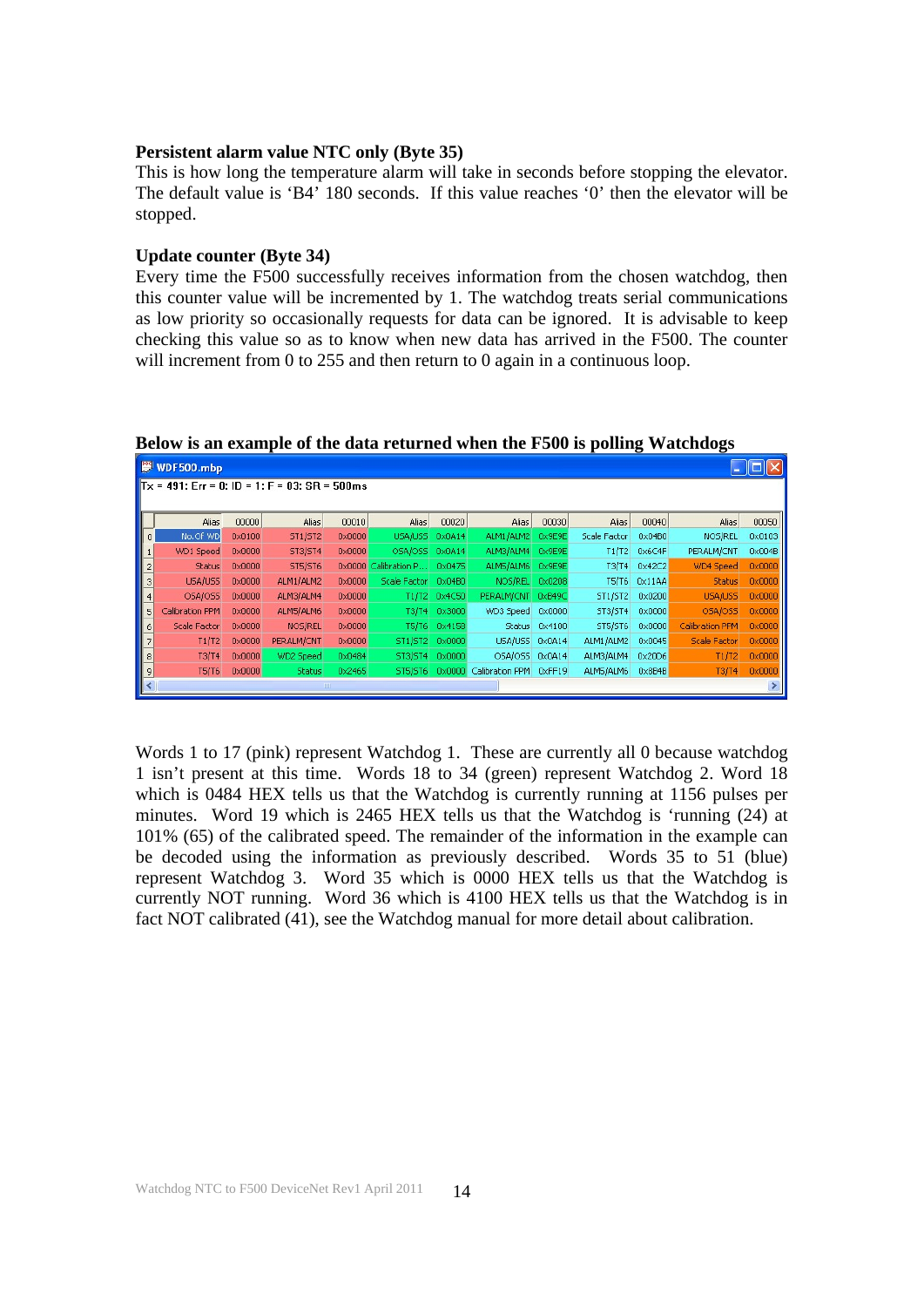#### **Diagnostics Display.**

The F500 Elite is equipped with a simple RS232 serial interface. This interface can be used to monitor the communications with the Watchdog Elite. The information displayed contains diagnostic data about the Fieldbus module and Watchdog number 1. A VT100 or compatible display terminal should be used to display the information.

```
F500 Elite Communications Gateway - Watchdog NTC
Elite Software Version -3.2.0CBU Version= 1.00
API Version= 2.16
FBI Version= 1.05
ABI Version= 1.05
FieldBus Type = ModBus RTU
S2468E
DATA ARRAY FOR WATCHDOG NUMBER 1
   Speed 0423
                      $11/$12
                               0000
  Status 2464
                      ST3/ST4
                               0000
 USA/USS 0A14
                      ST5/ST6
                               0000
 OSA/OSS 0A14
                    ALM1/ALM2
                               9E9E
   Calib 0423
                    ALM3/ALM4
                               9E9E
 Scaling 04B0
                    ALM5/ALM6
                               9E9E
                      NOS/REL
                               0220
   T1/T2 605E
   T3/T4 3040
                    P-ALM/CNT
                               3CB1_
   T5/T6 A93A
Total Watchdogs Read = 1
```
Above is an *example* screen image from the diagnostics display. The information displayed will vary slightly dependent upon the fieldbus interface used.

| $CBU$ Version $=$ X.XX | - This is the control base unit software version.     |
|------------------------|-------------------------------------------------------|
| API Version $=$ X.XX   | - This is the application interface software version. |
| FBI Version $=$ X.XX   | - This is the Fieldbus interface software version.    |
| ABI Version $=$ X.XX   | - This is the AnyBus interface software version.      |

Fieldbus type = DeviceNet – This describes the type of Fieldbus module which is installed in the F500 Elite. If the Fieldbus module is faulty some or all of this data will change to suggest which area may be at fault. For example, FBI version number might become 245.55. An unusually large number such as this is not usually associated with a normally functioning module and would suggest that the Fieldbus interface controller has failed. In the event of this or any other fault, contact your supplier.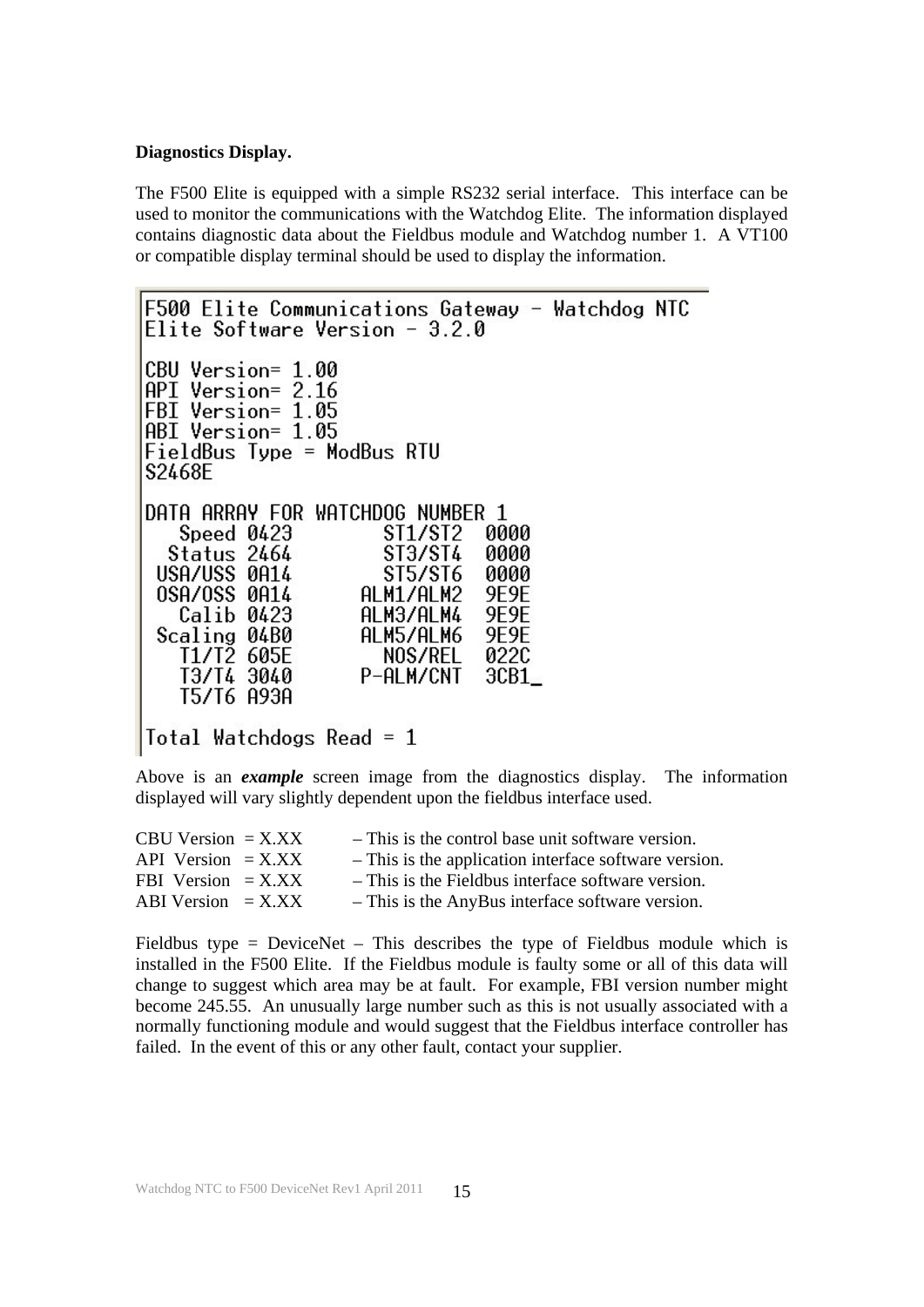The sequence S2468E indicated that the system has initialised correctly, a deviation from this indicates that one or more parts of the initialisation process has failed. If this is the case, recycle power and see if this clears the problem. If you still have problems with the initialisation of the unit contact your supplier and tell them what you see on the diagnostics display. The main area of the display shows the complete data from Watchdog address number 1 as described on pages 8 to 14 of this manual.

#### **Diagnostics LED**

Located on the main circuit board, just above the RS485 connections to the Watchdog you will find an LED indicator (usually RED). This indicator will flash every time the F500 attempts to communicate with the Watchdogs. The LED will normally flash at a consistent rate followed by a very short pause. The short pause indicates that the F500 is updating the information which it stores internally. A significant deviation from this sequence is an indication that there is a problem. If this happens, contact your supplier for further information.

#### **Electronic Data Sheet (EDS)**

An electronics data sheet is supplied with each unit to simplify the configuration of the F500 interface when connected to DeviceNet. Importing and then downloading this EDS to the scanner module or other similar device will allow the module to be accessed by either of the following methods:

- † Explicit Messaging
- † Polled I/O
- † Bit-strobed I/O
- † Change of state / Cyclic I/O

A number of explicit messaging options are available but the most widely used one is the following.

I/O data Input Mapping Object: Class A0h, Instance 1h, Attribute 1h

This will result in 240 bytes of data being returned in the format described on page 8 of this manual. For further information about explicit messaging contact your DeviceNet supplier.

**The F500 software version 1.1.x is preconfigured to work with 240 bytes of data. Therefore the DeviceNet scanner module must be configured to work with and have 240 bytes of data space available.**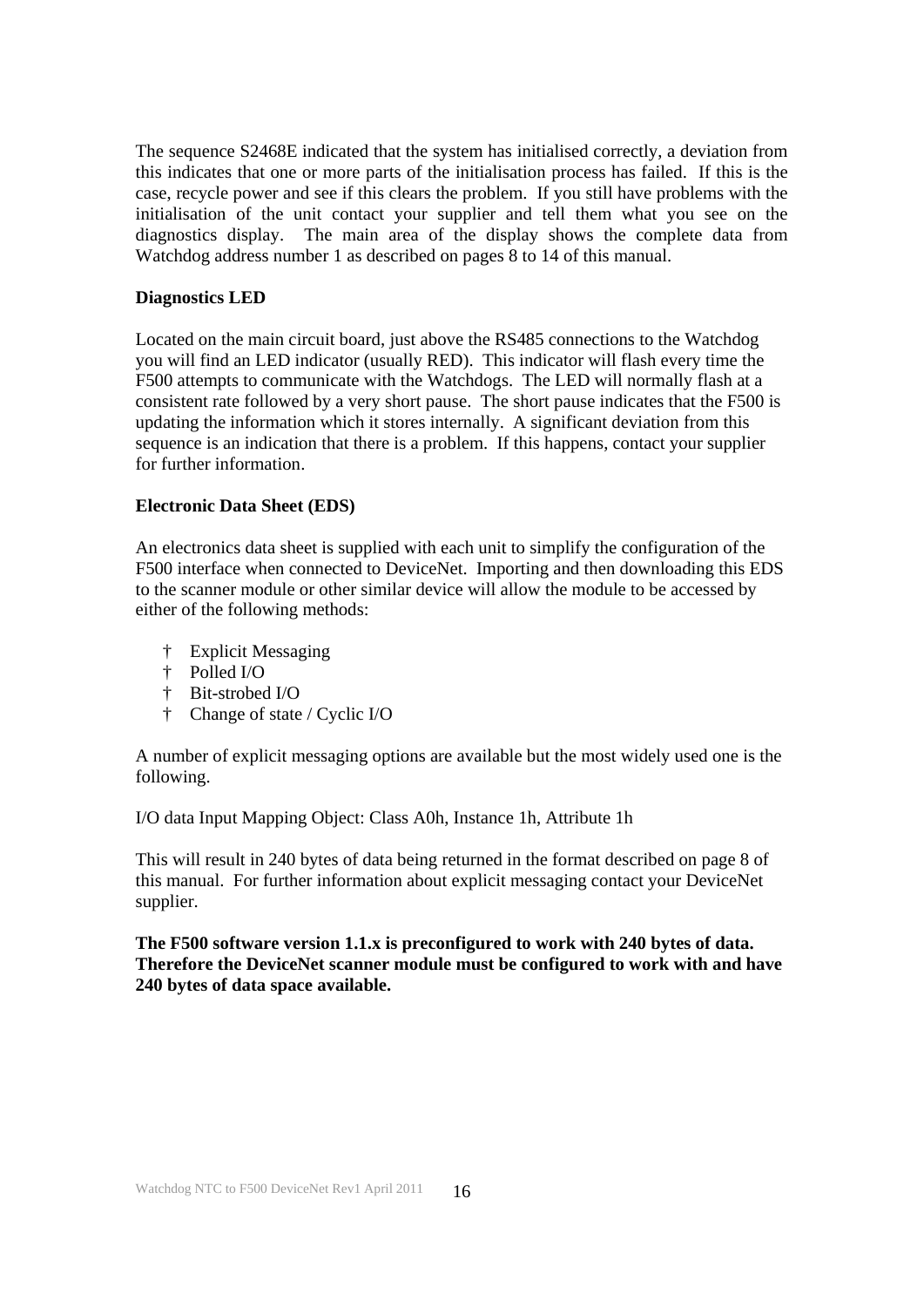#### **CHECK LIST For problems after initial start-up**

- 1. Is there excessive interference on the electrical power supply? Power conditioners and surge (spike) suppressor may have to be fitted.
- 2. Has the wiring for the F500 and Fieldbus been routed away from power cables?
- 3. Is the F500 Elite circuit properly grounded?
- 4. Is the Micro-processor control unit overheating, if so mount the unit in a temperature-controlled environment of maximum temperature 113°F (45°C).
- 5. Check that high powered 'Walkie Talkie' radios are not operated immediately near the control unit or F500 as this will affect the performance.
- 6. Check that the communications/power cable is connected correctly and in accordance with DRG A,B,C and D.
- 7. Check the led status indication as described on page 5 and 6
- 8. If the Watchdog unit does not respond or is intermittent, check that the termination resistors are correctly fitted.
- 9. If your scanner module shows E#77 (error 77) for the F500 node number, then you have incorrectly set the data size in the scan list for the F500. Please refer to Appendix 'B'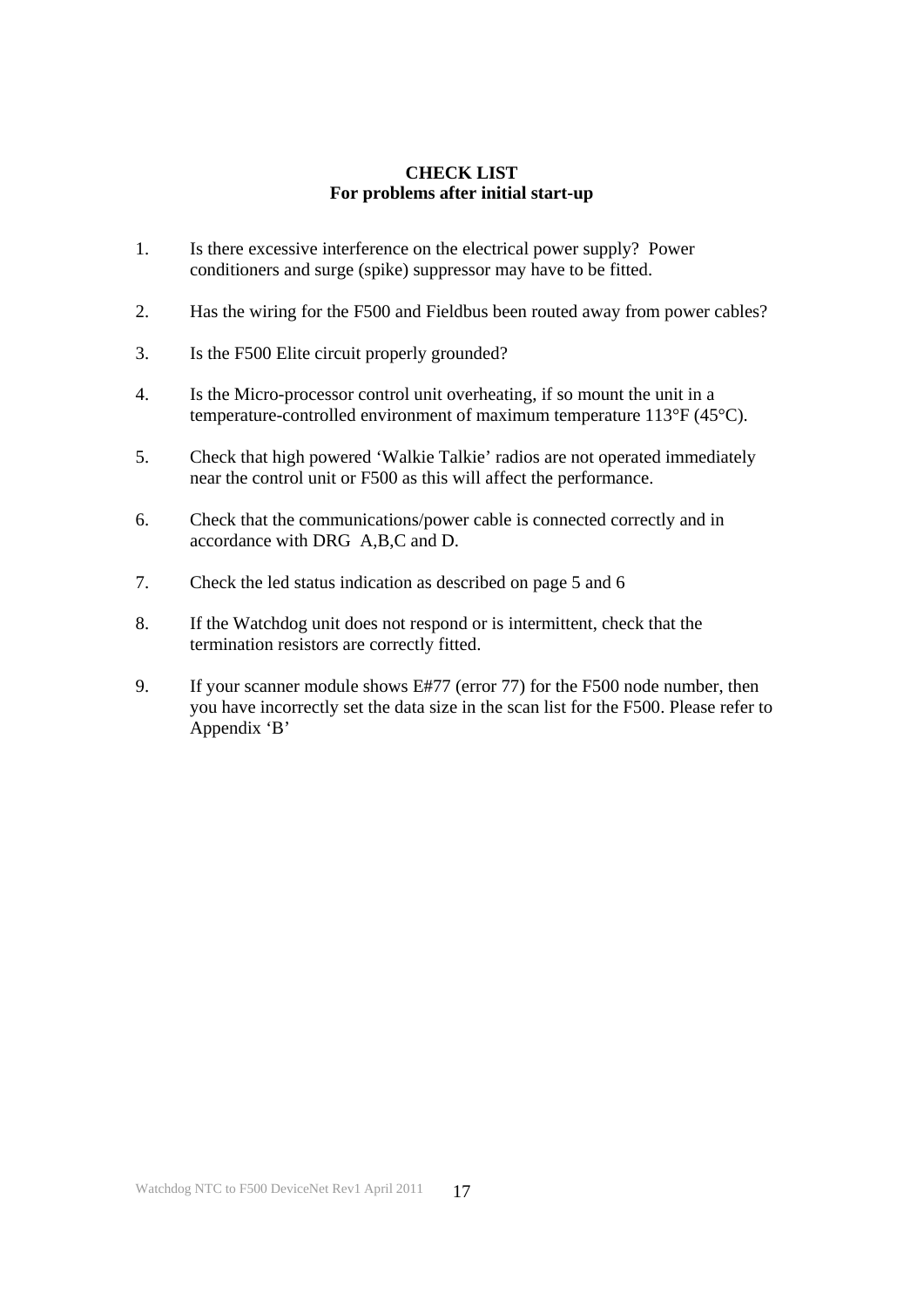# **CONTACT INFORMATION**



www.go4b.com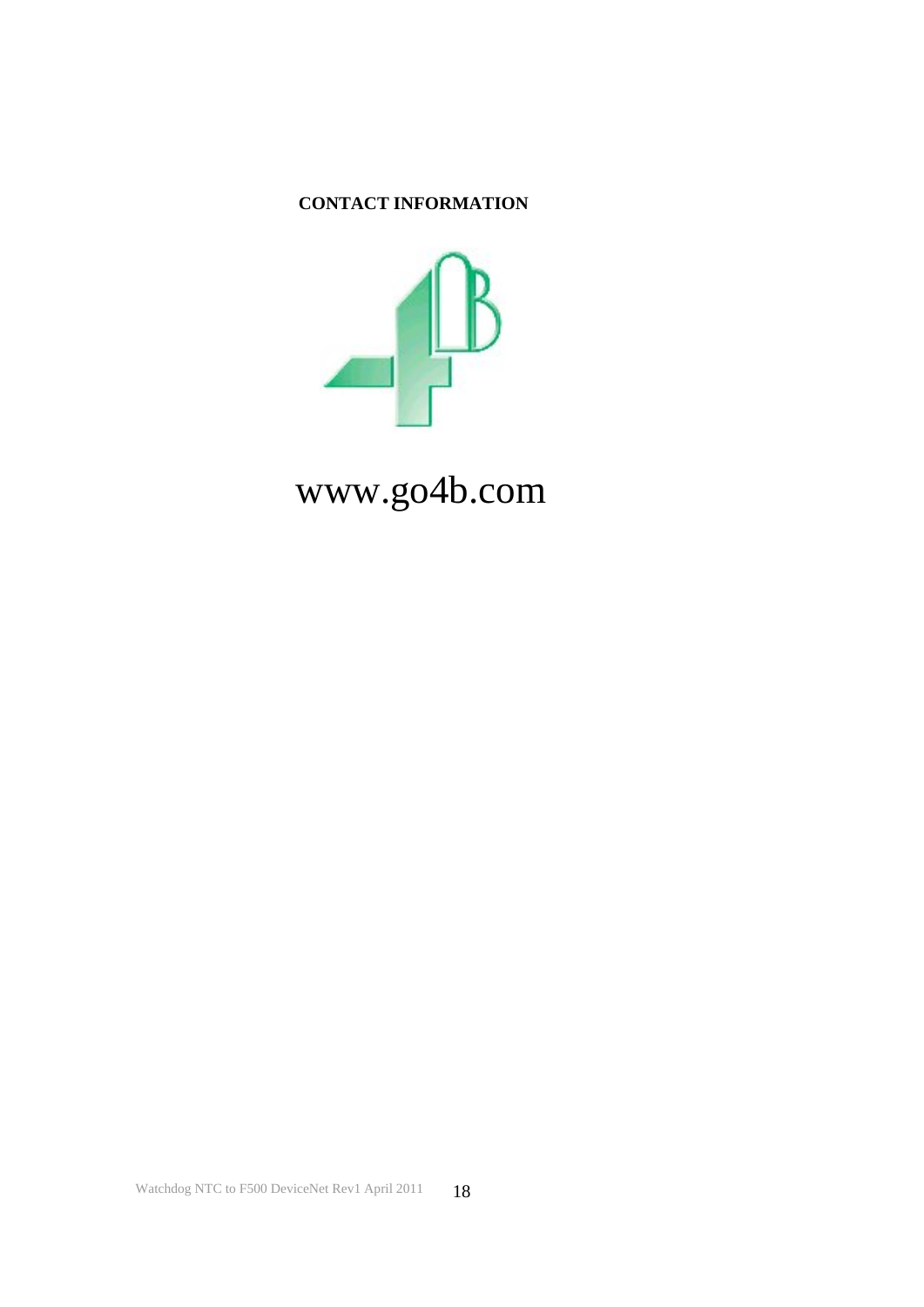

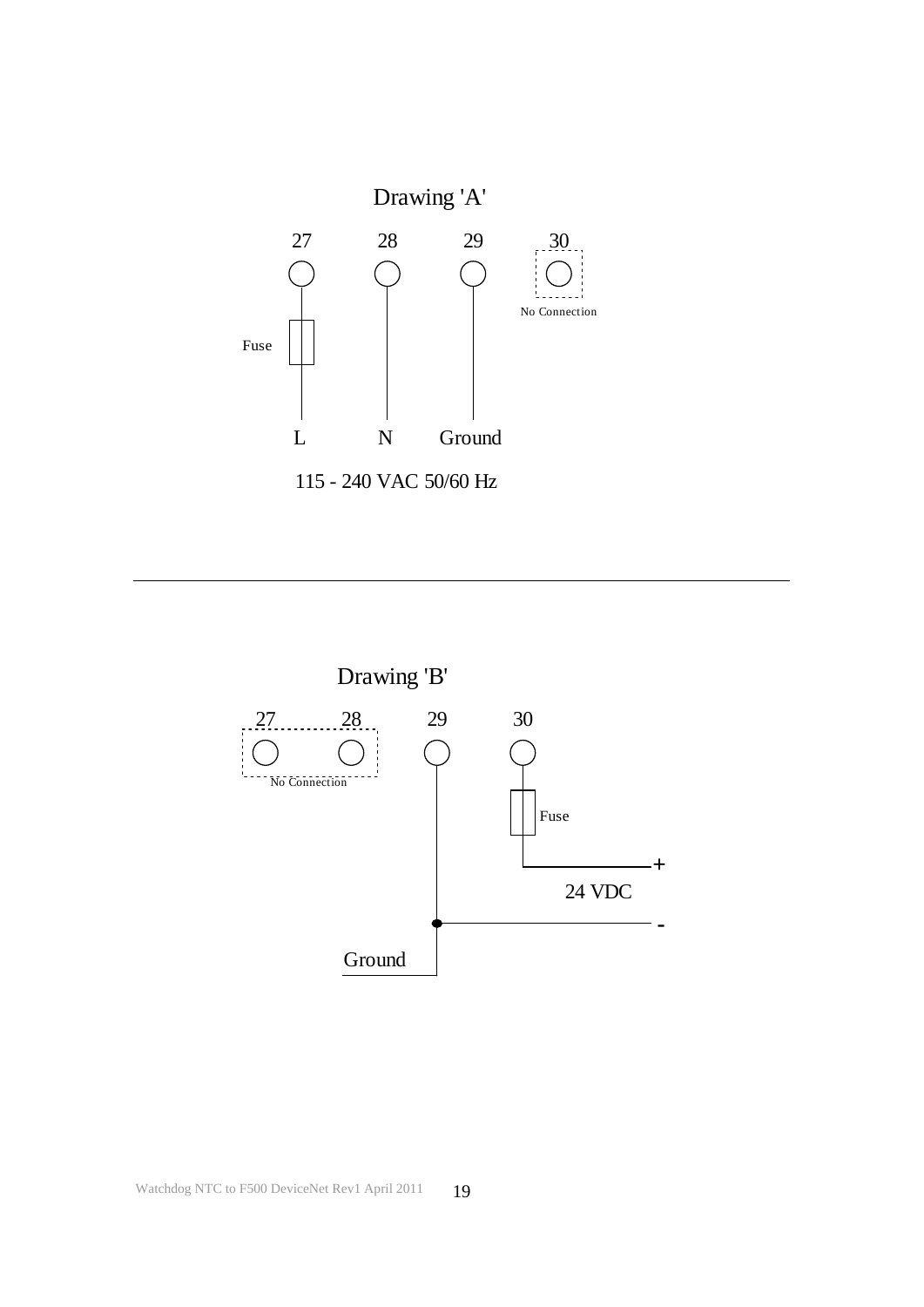

# F500 elite to Watchdog connections

0V (Shield)

DRG'C'

Z-

0V (Shield)

 $B-$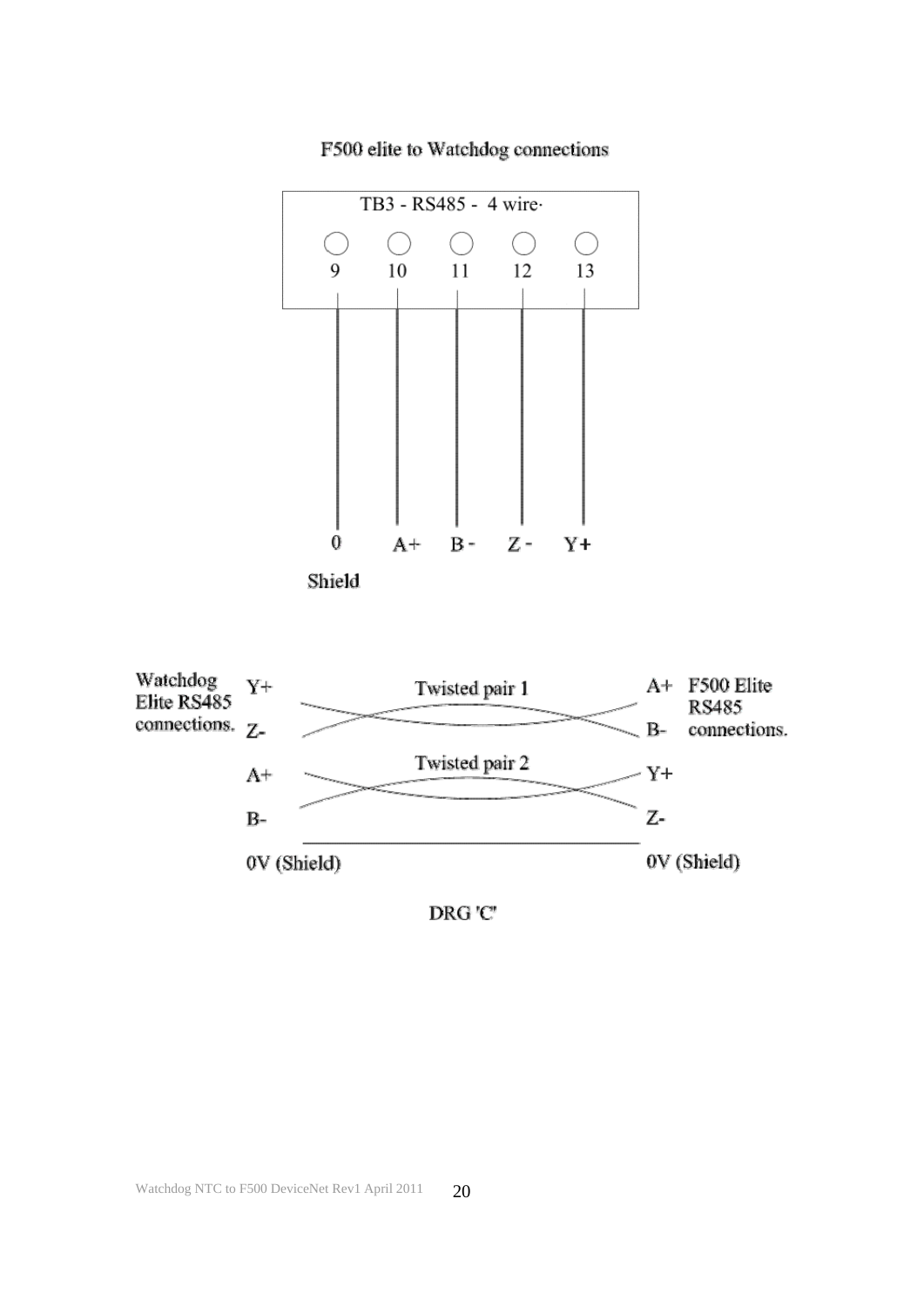F500 elite to VT100 terminal connections.





On more recent versions of the F500 TB1 may be a standard 9 pin Dee connector. This Dee connector is designed to work with a standard 9 pin to 9 pin serial lead for monitoring the F500

# DRG 'D'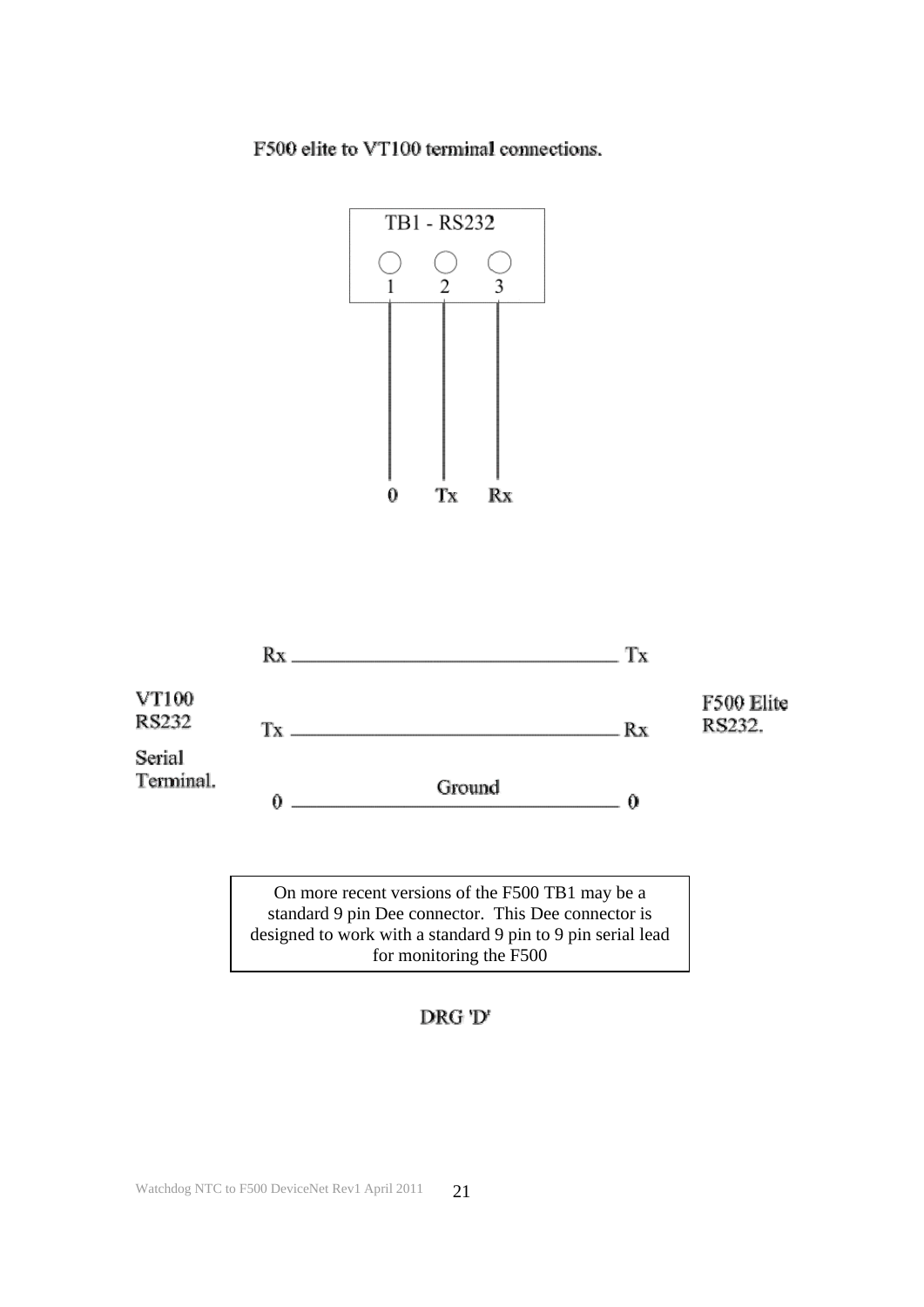

General connection detail for the Watchdog to an F500 elite.

DRG 'E'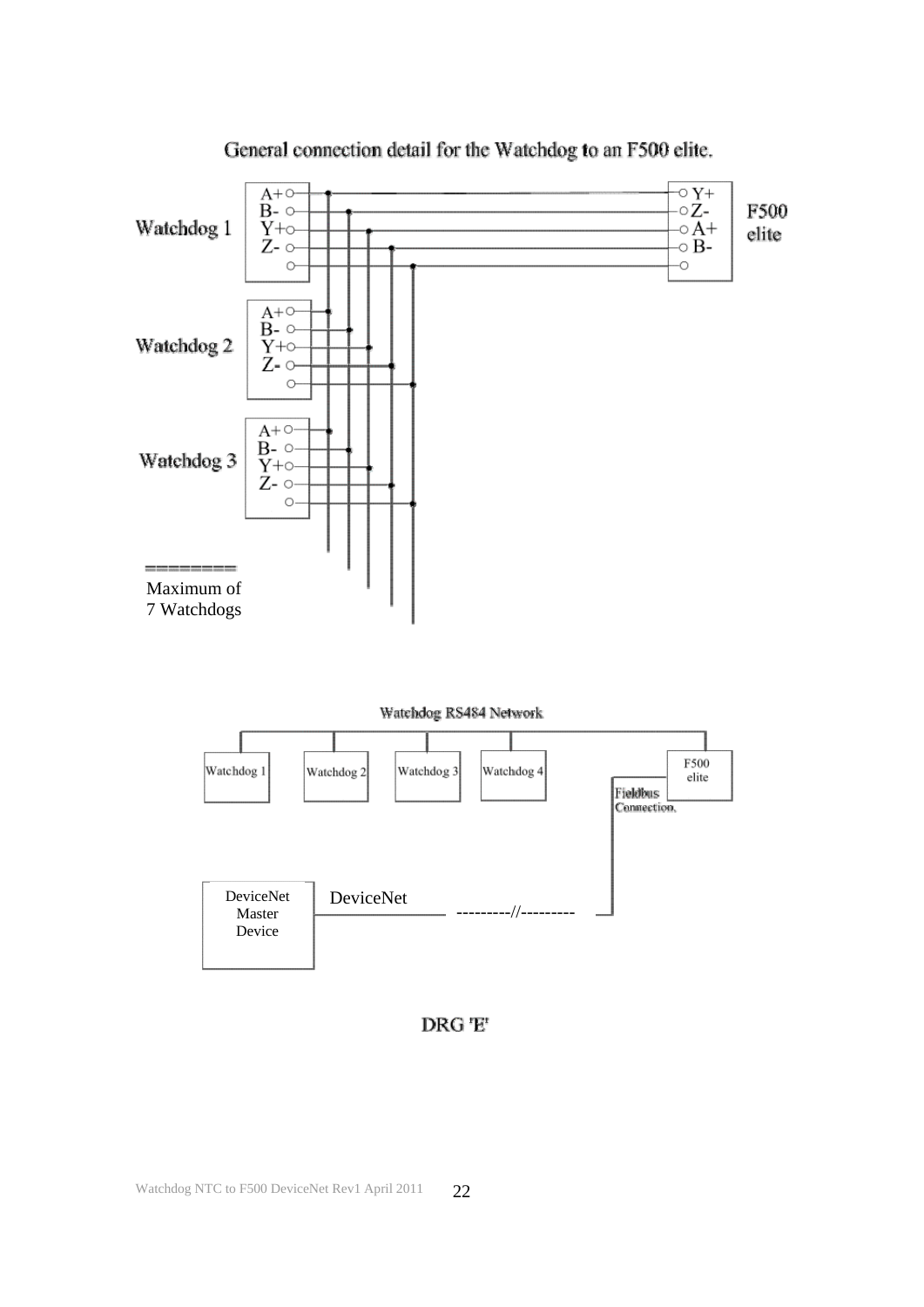# **Appendix 'A'**

The table below represents the settings for the modules MAC address switch as described on page 5. The F500 is supplied with a default MAC address of 1. The switches are numbered 1 to 8 left to right but the address only uses switch 3 to 8, switch 8 represents the lowest binary number. In the table below a '0' represents the switch in the OFF or UP position and a '1' represents the switch in the DOWN or ON position.

| MAC ID. 9 W 949070 |        |    |        |    |        |    |        |
|--------------------|--------|----|--------|----|--------|----|--------|
| 01                 | 000001 | 17 | 010001 | 33 | 100001 | 49 | 110001 |
| 02                 | 000010 | 18 | 010010 | 34 | 100010 | 50 | 110010 |
| 03                 | 000011 | 19 | 010011 | 35 | 100011 | 51 | 110011 |
| 04                 | 000100 | 20 | 010100 | 36 | 100100 | 52 | 110100 |
| 05                 | 000101 | 21 | 010101 | 37 | 100101 | 53 | 110101 |
| 06                 | 000110 | 22 | 010110 | 38 | 100110 | 54 | 110110 |
| 07                 | 000111 | 23 | 010111 | 39 | 100111 | 55 | 110111 |
| 08                 | 001000 | 24 | 011000 | 40 | 101000 | 56 | 111000 |
| 09                 | 001001 | 25 | 011001 | 41 | 101001 | 57 | 111001 |
| 10                 | 001010 | 26 | 011010 | 42 | 101010 | 58 | 111010 |
| 11                 | 001011 | 27 | 011011 | 43 | 101011 | 59 | 111011 |
| 12                 | 001100 | 28 | 011100 | 44 | 101100 | 60 | 111100 |
| 13                 | 001101 | 29 | 011101 | 45 | 101101 | 61 | 111101 |
| 14                 | 001110 | 30 | 011110 | 46 | 101110 | 62 | 111110 |
| 15                 | 001111 | 31 | 011111 | 47 | 101111 | 63 | 111111 |
| 16                 | 010000 | 32 | 100000 | 48 | 110000 | 00 | 000000 |

MAC ID: SW345678

The baud rate can be set by switch 1 and 2

| $00xxxxx$   125 K baud         |
|--------------------------------|
| $01xxxxx$   250 K baud         |
| $10xxxxx$   500 K baud         |
| 11xxxxxx   Reserved, don't use |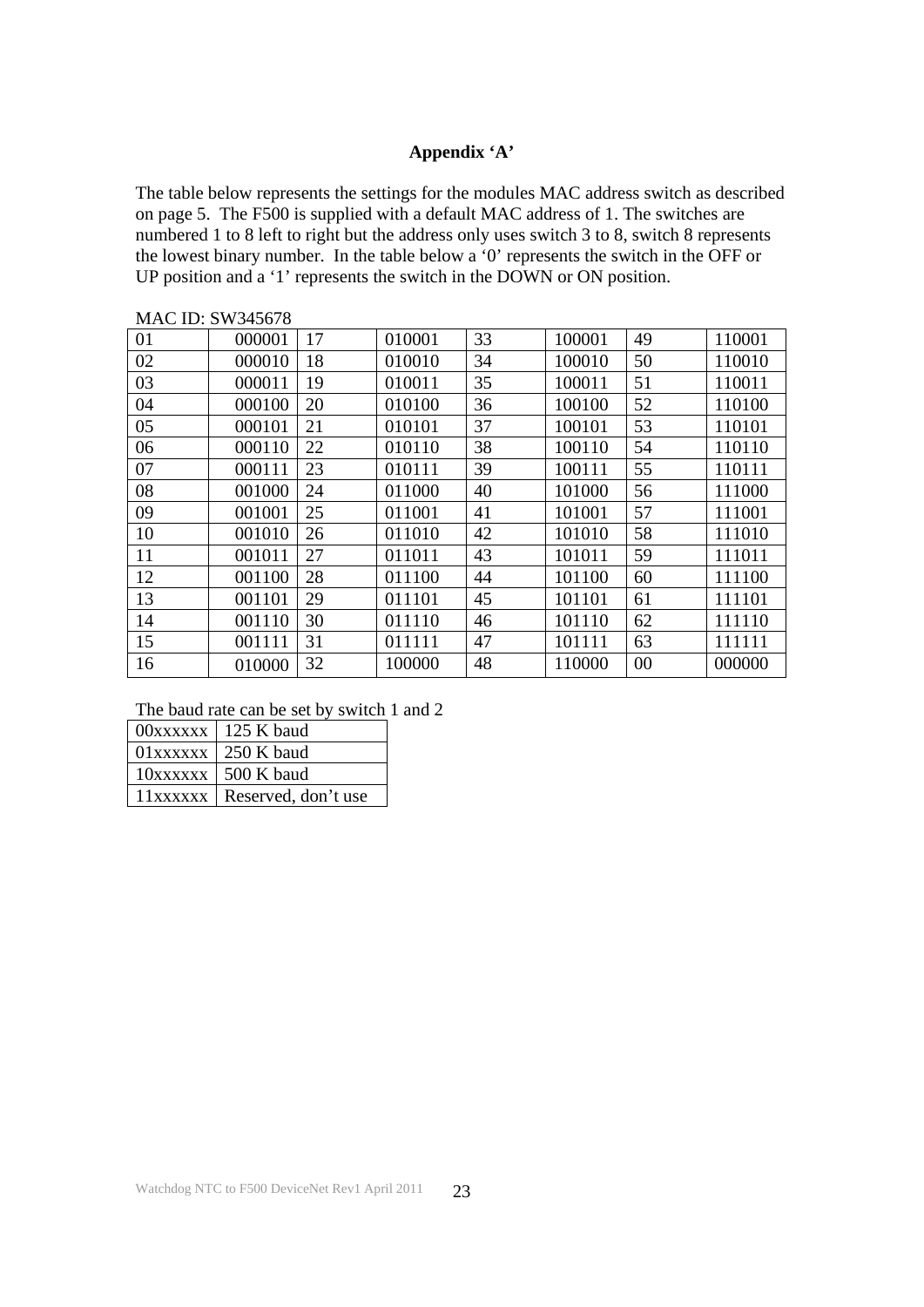#### **Appendix 'B'**

DeviceNet and its implementation are governed by a set of rules determined by the ODVA (www.odva.org). The DeviceNet module used in the F500 conforms fully to the device specifications laid down in profile number 12, and acts as a 'Group two only server' on the DeviceNet network. The F500 has been designed with as much flexibility in mind as possible. However, when using the F500 with other DeviceNet systems such as Allen Bradley a number of limitations apply. The F500 is a DeviceNet slave and will not instigate the transmitting of data without the proper instruction from a master unit, which in most cases is a DeviceNet scanner module. An example of this is the Allen Bradley 1756 DNB module. This DeviceNet scanner allows a Control Logix PLC to be connected to a DeviceNet system with multiple salve node units attached of which the F500 is one of them. The 1756 DNB has a limited amount of memory available to it and each slave unit connected will require the use of some of this memory. Currently the 1756 DNB has 490 bytes of data memory of which a maximum of 255 bytes can be allocated to a slave unit. The F500 has been configured to 240 bytes to allow for connection of 7 WatchDog Controllers and diagnostics information and therefore **the scanner module MUST be set to 240 bytes.**

Communications will NOT take place until the two numbers match. Although the number of bytes allocated is fixed at 240 this number, it can be changed by the factory to suit your installation. Please ask your supplier if you need a different value for your application.

Application notes are available from

http://www.hms-networks.com/applications/appl\_notes.shtml

Two documents are available in PDF form which will help in the initial setting up of the system,

- Establishing I/O communication between AnyBus-S DeviceNet and ControlLogix5000 using RsNetWorx™
- Reading/writing data from AnyBus-S DeviceNet using ControlLogix5000 MSG instruction

The application notes are not extensive but do cover the necessary areas. This information may also be used as a guide to configuring other systems such as Allen Bradley SLC500 series PLC and DeviceNet scanner modules.

AnyBus is a trade mark of HMS, Sweden. F500, T500 and TN4 © Don Electronics Limited 2002-2011 Control Logix and DNB are trademarks ® of Allen Bradley.